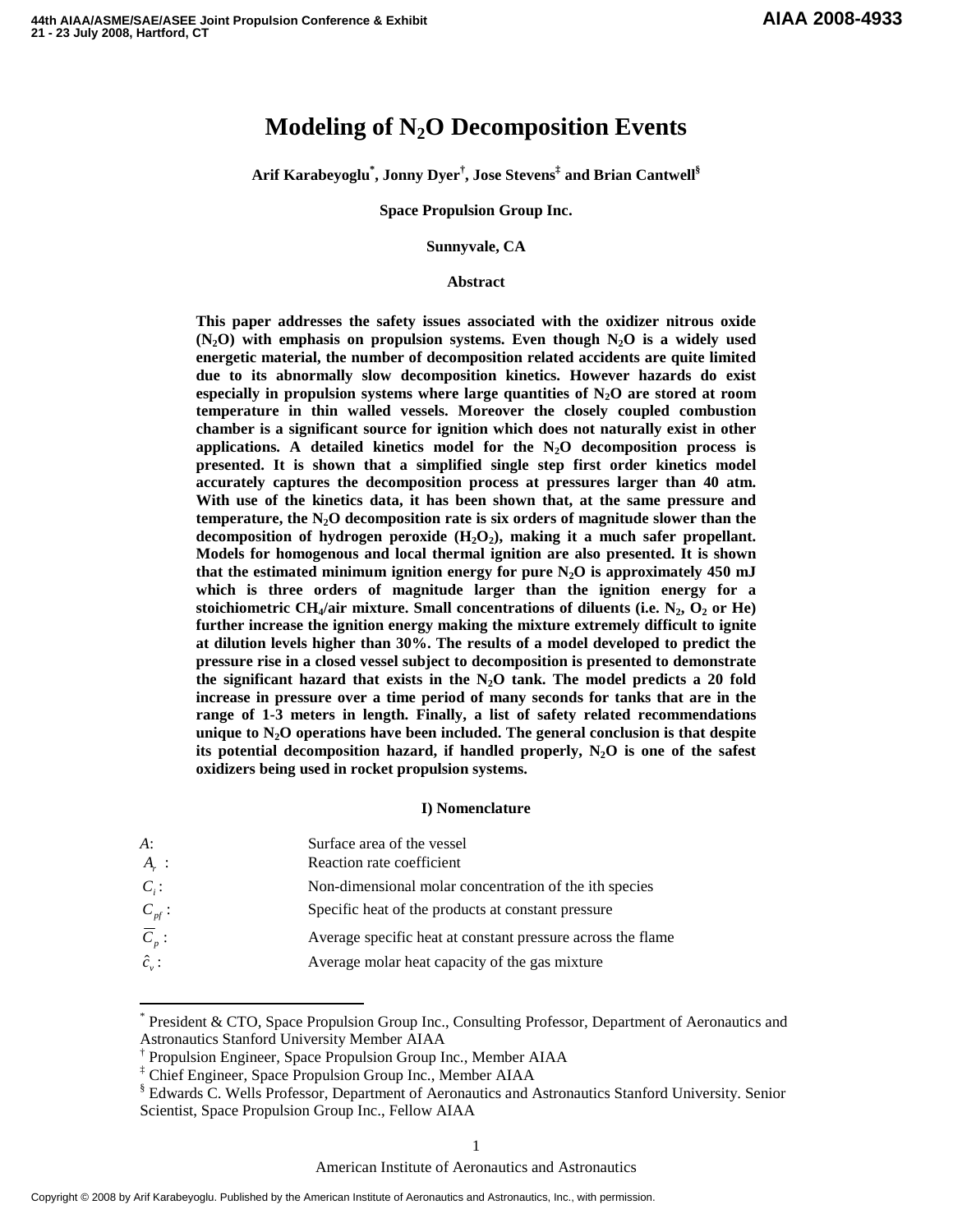| $\hat{c}_{\nu o}$ :                   | Specific heat of the unburned mixture                                   |
|---------------------------------------|-------------------------------------------------------------------------|
| D:                                    | Hydraulic diameter of the vessel                                        |
| $E_a$ :                               | Activation energy                                                       |
| $E_H$ :                               | Non-dimensional energy parameter                                        |
| $f_{N2}$ , $f_{O2}$ :                 | Initial molar concentrations of $N_2$ and $O_2$ in the mixture          |
| h:                                    | Convective heat transfer coefficient                                    |
| $[\mathbf{I}]:$                       | Molar concentration of the $Ith$ species                                |
| $k_i$ :                               | Reaction constant for the i <sup>th</sup> elementary reaction           |
| $k_1^\infty$ :                        | High pressure rate constant                                             |
| $\bar k_1^{\infty}$ :                 | High pressure rate constant for $H_2O_2$                                |
| $k_1^o$ :                             | Low pressure rate constant                                              |
| Ŀ.                                    | Length of the vessel                                                    |
| M:                                    | Collision partner<br>Stoichiometry of the reaction                      |
| $m$ :<br>Nu:                          | Nussel number                                                           |
| $n_p$ :                               | Total moles of products                                                 |
| $n_r$ :                               | Total moles of reactants                                                |
| $P_{\text{max}}$ :                    | Maximum pressure in the vessel                                          |
| $P_{o}$ :                             | Initial pressure of the system                                          |
| $R_u$ :                               | Universal gas constant                                                  |
| s:                                    | Entropy                                                                 |
| $S_L$ :                               | Laminar flame speed                                                     |
| $T$ , $\overline{T}$ :<br>$T_a$ :     | Temperature and non-dimensional temperature<br>Activation temperature   |
| $T_f$ :                               | Adiabatic flame temperature at constant pressure                        |
| $T_{\text{face}}$ :                   | Average temperature in the tank at the end of the decomposition process |
| $T_M$ :                               | Overheating limit                                                       |
| $T_o:$                                | Initial $N_2O$ vapor temperature                                        |
| $T_w$ :                               | Wall temperature of the vessel                                          |
| $t$ , $\bar{t}$ :                     | Time and non-dimensional time                                           |
| V:                                    | Volume of the vessel                                                    |
| $x_{N2O}$ :                           | Initial mole fraction of nitrous oxide                                  |
| $z_{N2O}$ :                           | Compressibility of $N_2O$                                               |
| $\Delta \hat{H}_G$ :                  | Molar heat of reaction of the global reaction                           |
| $\Delta \hat{H}$ :                    | Molar heat of reaction of the elementary reaction                       |
| $\lambda$ :                           | Coefficient of thermal conduction for the gas mixture                   |
| $\lambda_f$ :                         | Coefficient of thermal conduction for the decomposition products        |
| $\rho_{\scriptscriptstyle{\theta}}$ : | Density of the unburned vapor or vapor/gas mixture                      |
| $\tau_c$ :                            | Cooling time scale                                                      |
| $\tau_d$ :                            | Characteristic time for decomposition                                   |
| $\tau_r$ :                            | Reaction time scale                                                     |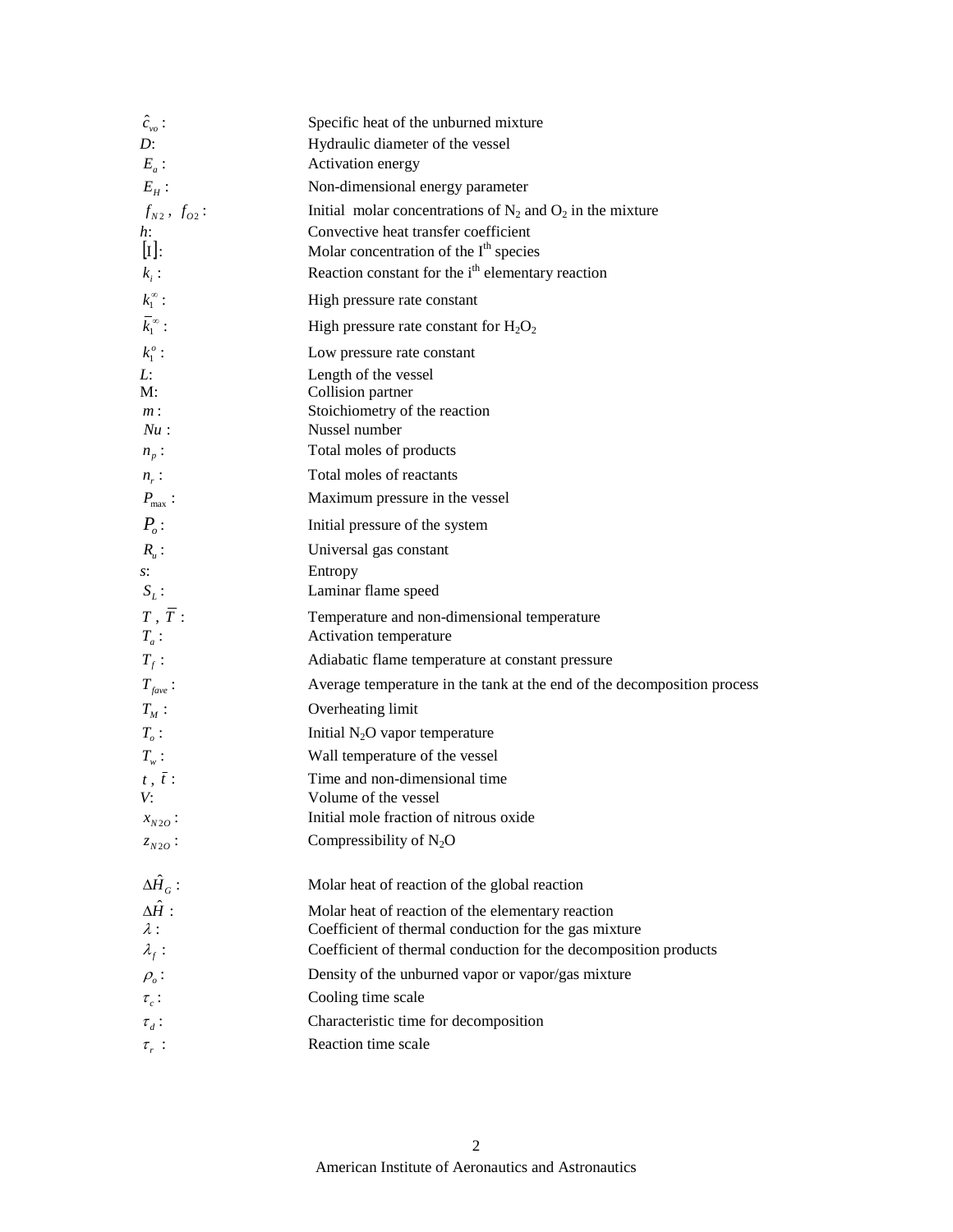#### **II) Introduction**

Nitrous oxide and liquid oxygen are the most commonly used oxidizers in hybrid rocket systems. This is primarily due to their cost, safety, availability and handling advantages compared to the other liquid oxidizers that can be used in propulsion applications. Despite its moderate Isp performance and poor impulse density at room temperature,  $N_2O$  has been the choice for small motors for which the systems and operational simplicity are the dominant driving forces. This fact explains the extensive use of  $N_2O$  in amateur rocketry and in many sounding rocket programs. Two good examples of  $N<sub>2</sub>O$  based hybrid sounding rockets are the Hyperion system<sup>1</sup> which has been designed and flown by a private company, eAc, under the HPDP program and the currently ongoing NASA/Stanford Peregrine<sup>2</sup> effort.

The most impressive demonstration of a  $N_2O$  hybrid to date is the X-Prize winning SpaceShipOne system. The larger follow on SpaceShipTwo vehicle, which is designed to carry tourists into space on a sub-orbital flight, is also baselined for a N<sub>2</sub>O hybrid propulsion system. If successful, this will be the first operational large scale hybrid rocket in commercial or military use. Unfortunately, the recent fatal accident at the Mojave Airport during a cold flow test of the SpaceShipTwo propulsion system has raised some safety concerns with the use of  $N_2O$  as an oxidizer. The primary hazard associated with  $N_2O$  is related to its energetic nature, namely its release of thermal energy by molecular decomposition. Although this exothermic behavior presents significant benefits in terms of the theoretical Isp performance and motor stability/efficiency characteristics, it also introduces a chemical explosion hazard in the various components of the rocket system including the oxidizer tank and the feed lines. Even though the hazard itself has been known well before the Scaled accident, the understanding of the decomposition process in practical systems has been lacking. The deficiency in the understanding, modeling and testing of the decomposition chemistry of  $N_2O$  is highly problematic, since it introduces unknown risks in the development of large scale  $N<sub>2</sub>O$  propulsion systems.

There have been a limited number of studies reported in the open literature of which two are worth noting. The earlier effort<sup>3</sup>, which was funded by the Air Force, has concentrated on establishing the explosion boundaries for pure  $N_2O$  and a few  $N_2O/d$ iluent mixtures. Tests were conducted in a 1.5 inch diameter vessel made out of stainless steel. The ignition was initiated by copper and platinum wires which were heated electrically. Both slow reactions and explosions have been observed during testing. No attempt was made to measure the ignition energy. Unfortunately both wire materials used to ignite nitrous oxide are highly catalytic with  $N_2O$ , especially at elevated temperatures, compromising the usefulness of the data presented in the report.

The second study<sup>4</sup>, which was also supported by the Air Force, is a more comprehensive effort that covers decomposition tests conducted in pipes with diameters,  $1/2$  in, 1 in, 2 in and 6 in. Pure N<sub>2</sub>O in both vapor and liquid phases and also  $N<sub>2</sub>O$  diluted with helium have been included in the testing. The ignition energies were not measured precisely, but some rough, possibly unreliable, estimates were included in the report. Unfortunately most of the testing with pure  $N_2O$  was at pressures lower than 40 atm, limiting the application of the data to propulsion systems. Two important findings from this study that are worth noting are 1) it was not possible to ignite  $N_2O$  in the liquid phase even with the use of blasting caps and 2) even at low concentrations helium as a diluent was quite effective in increasing the ignition energy. Both of these observations are consistent with SPG's experience base and also with the other studies reported in the open literature.

Even though these two reports contain useful data, neither of them present an understanding based on a theoretical framework which is critical in establishing the scaling laws needed in the design and testing of scale up systems. In this paper, our primary objective is to evaluate and assess the hazards that exist in  $N<sub>2</sub>O$ based propulsion systems by using the fundamental understanding of the  $N<sub>2</sub>O$  decomposition physics/chemistry. A Second goal is to establish a list of practical recommendations for the safe use of nitrous oxide.

Descriptive sections on the general properties and applications of  $N_2O$ , reported  $N_2O$  decomposition accidents and hazards unique to propulsion system have been included in order to give the reader a broader insight on this interesting material. The descriptive sections are followed by discussions on the fundamental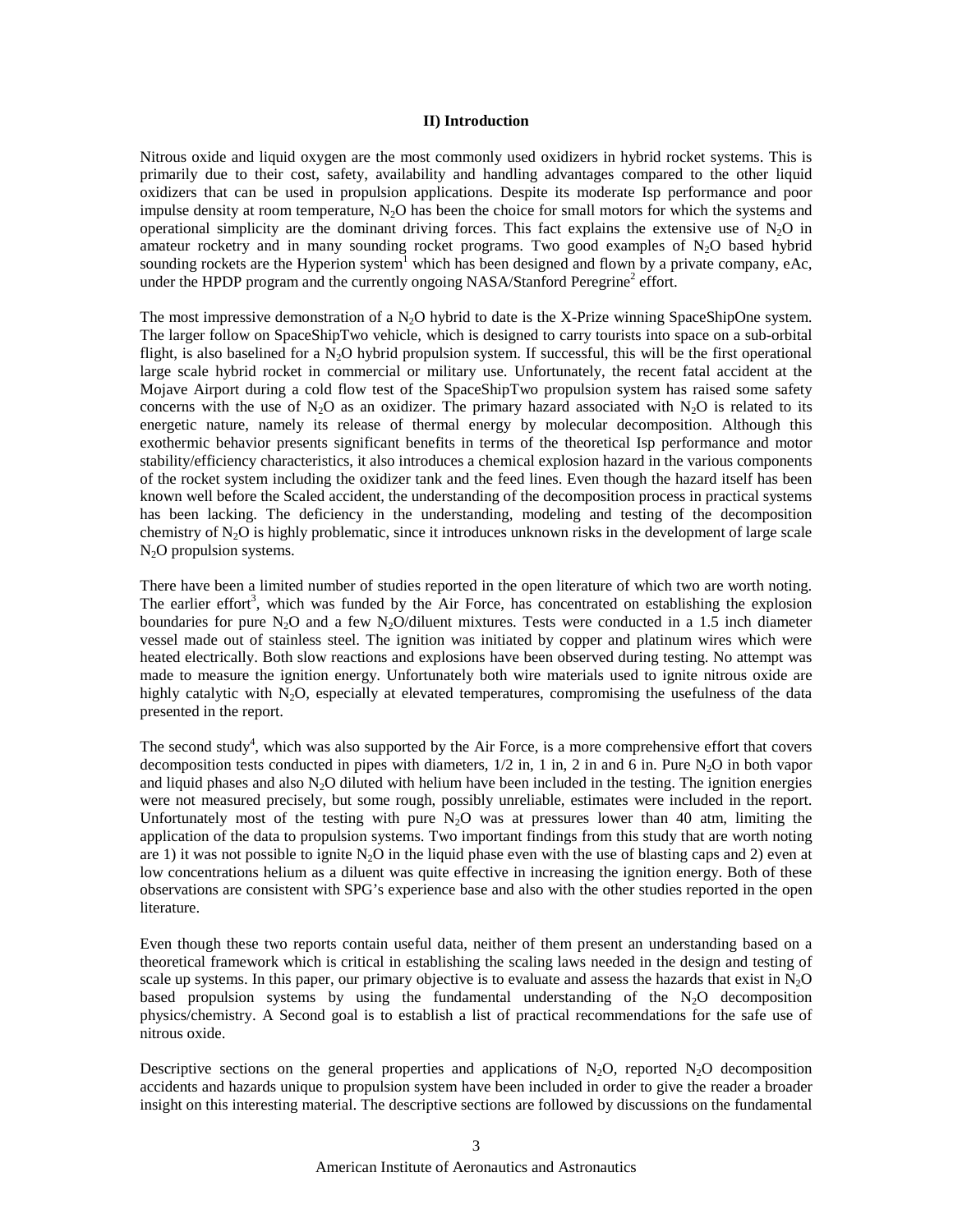aspects of the  $N_2O$  decomposition process, including the decomposition physics of the molecule and the chemical kinetics mechanisms that govern the decomposition chemistry. A direct comparison between  $N_2O$  and other energetic materials used in rocket propulsion (i.e.  $H_2O_2$ ) is also included to demonstrate the relative safety of  $N_2O$ . The section on the homogenous and local ignition is followed by a brief discussion on N2O decomposition explosions in closed vessels such as oxidizer tanks. A list of recommendations is also included in the final section of this paper.

# **III) General Properties and Applications of Nitrous Oxide**

Nitrous oxide is a widely used substance with very interesting physical, chemical and biological properties. The general characteristics of  $N_2O$ , some of which are relevant to propulsion system applications, are discussed in the following paragraphs. Selected material properties and molecular constants for  $N_2O$  are listed in Table  $1<sup>5</sup>$ .

| <b>Material Property</b>                 |                                         |  |  |  |
|------------------------------------------|-----------------------------------------|--|--|--|
| <b>Melting Point</b>                     | $-90.86C$                               |  |  |  |
| Normal Boiling Point                     | $-88.48C$                               |  |  |  |
| <b>Critical Temperature</b>              | 36.5 C                                  |  |  |  |
| <b>Critical Pressure</b>                 | 71.7 atm                                |  |  |  |
| <b>Critical Density</b>                  | $0.452$ g/cm <sup>3</sup>               |  |  |  |
| <b>Heat of Fusion</b>                    | 1.563 kcal/mol (-90.86 C)               |  |  |  |
| Heat of Vaporization                     | 3.956 kcal/mol (-88.48 C)               |  |  |  |
| <b>Enthalpy of Formation</b>             | 19.61 kcal/mol (25 C)                   |  |  |  |
| Dielectric Constant                      | 2.023(70 K)                             |  |  |  |
| <b>Molecular Constants</b>               |                                         |  |  |  |
| Dipole Moment                            | 0.166D                                  |  |  |  |
| <b>Fundamental Vibration Frequencies</b> | $1276.5, 589.2, 222.7$ cm <sup>-1</sup> |  |  |  |

**Table 1:** Selected material properties and molecular constants for N<sub>2</sub>O.

# **A) Physical Properties**

Nitrous oxide is a colorless gas at standard temperature and pressure (STP) with a slightly sweet odor. It has a vapor pressure of 55.5 atm (816 psia) at 25C. The high vapor pressure of nitrous oxide at room temperature allows for self pressurization, making N<sub>2</sub>O an ideal propellant for small propulsion systems for which the simplicity advantage dominates the Isp performance disadvantage of this relatively low energy oxidizer. For the sake of completeness, a brief description of the phase behavior of nitrous oxide is included in the Appendix.

The fact that nitrous oxide operates on its saturation dome (for blow down systems) or slightly above it (for supercharged systems), requires complicated two phase flow modeling in the feed system including the injector elements. The commonly observed low discharge coefficient of the injector orifices is a result of the two phase flow complications associated with the use of this flashing liquid.

It is widely accepted that nitrous oxide is a highly effective global anthropogenic green house gas which is 300 times more effective than carbon dioxide in trapping heat (its Global Warming Potential, GWP, is 310 in a 100 year time horizon) 6 . The higher effectiveness of nitrous oxide is due to its extremely long lifetime in the atmosphere. Recently, a significant amount of research effort has been devoted to developing methods to control the production rate of Nitrous Oxide in various industrial processes. The most significant human based release of  $N_2O$  is due to the production of nitric and adipic acids, land cultivation/fertilizers and emissions generated by biomass and fossil fuel combustion<sup>7</sup>. The level of nitrous oxide use in rocket propulsion applications is quite limited compared to the other industries and thus its effect on the global warming is negligible.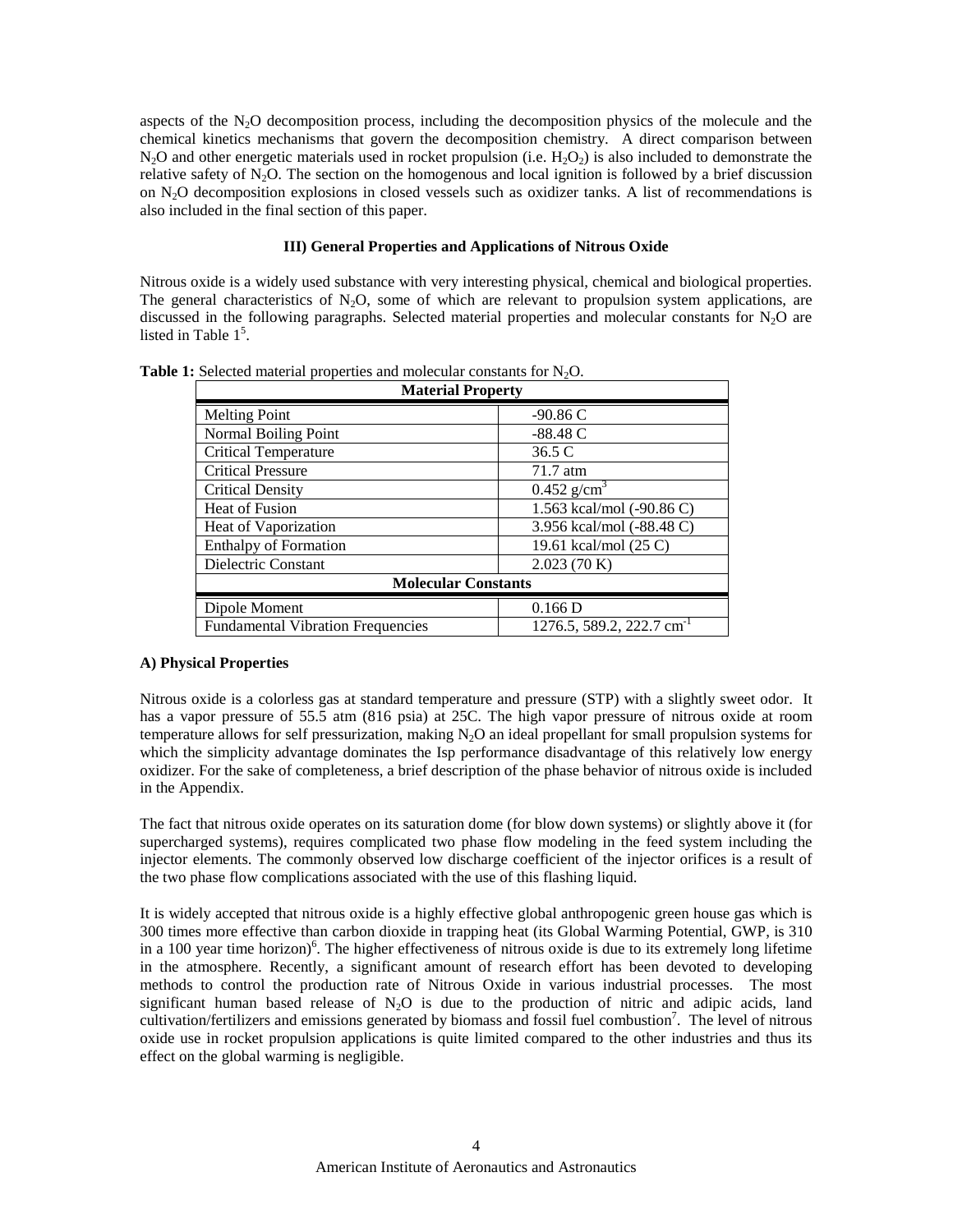## **B) Chemical Properties**

Nitrous oxide is a well known oxidizing agent. With only 36% oxygen in the molecule by mass, it is not a highly effective oxidizer. It has a moderate Isp performance which is approximately 30 seconds lower than LOX when they are burned with most common fuels. Nitrous oxide has a positive heat of formation and decomposes into the reference species  $N_2$  and  $O_2$  by releasing substantial heat. Even though this inherent feature of N<sub>2</sub>O helps the Isp performance and allows for use in the monopropellant mode, it also introduces the most important safety hazard associated with this substance.

The slightly polar nitrous oxide is a highly effective solvent for hydrocarbons. Its use as a solvent has been quite limited due to safety concerns. The solvent characteristic also introduces significant material compatibility problems.

# **C) Biological Properties**

At low concentrations nitrous oxide is mildly toxic causing central nervous system, cardiovascular, hepatic, hematopoietic, and reproductive effects in humans<sup>8</sup>. Due to its effect on the nervous system,  $N_2O$  is sometimes referred to as "Laughing gas". Nitrous oxide is commonly used as an anesthetic (mixture with 20-30% oxygen by mass) and analgesic (mixture with 50% oxygen by mass) agent in medicine and dentistry.

Neurotoxic effects of  $N_2O$  occur after acute exposure to concentrations of 80,000 to 200,000 ppm and above. Effects include slowed reaction times and performance decrements<sup>8</sup>. Acute exposure to nitrous oxide concentrations of 400,000 to 800,000 ppm may cause loss of consciousness. Long-term occupational exposure has been associated with numbness, difficulty in concentrating, paresthesias, and impairment of equilibrium<sup>8</sup>.

# **D) Uses for Nitrous Oxide**

The common uses for  $N_2O$  are summarized in Table 2. Note that for all applications, other than rocket propulsion, nitrous oxide is typically used in small quantities. Typically a standard compressed gas cylinder (less than 60 lb  $N_2O$  holding capacity) contains sufficient material limiting the potential hazard. Rocket propulsion is unique in the sense that large quantities of nitrous oxide is stored at room temperature (in flight tanks or run tanks) and consumed at a very fast rate. The fact that light weight flight tanks are not DOT rated vessels adds to the hazard.

| <b>General Use</b>                                    | <b>Industry</b>                         |  |  |
|-------------------------------------------------------|-----------------------------------------|--|--|
| Oxidizer                                              | Rocket propulsion, motor racing         |  |  |
| Anesthetic and analgesic                              | <b>Medical and Dentistry</b>            |  |  |
| Gas generator                                         | Airbags, rocket propulsion              |  |  |
| Aerosol propellant                                    | Culinary use (in whip cream dispensers) |  |  |
| Etchant                                               | Semiconductor industry                  |  |  |
| Solvent                                               | <b>Chemical Industry</b>                |  |  |
| High Enthalpy Wind Tunnel<br>Aerospace (Experimental) |                                         |  |  |
| <b>Gas Laser</b>                                      | Aerospace/Defense (Experimental)        |  |  |

**Table 2:** Uses of Nitrous Oxide.

## **IV) Accidents Related to Nitrous Oxide Decomposition**

Even though nitrous oxide is a very widely used material, the number of serious accidents caused by its decomposition is quite limited. In this section, we include a brief discussion of some of these accidents and their suspected root cause in order to gain a perspective on the overall safety hazard associated with this energetic material. Note that we have not made an attempt to generate a comprehensive list of the  $N_2O$ decomposition related accidents. Only the mishaps reported by a reliable source are included in the following list.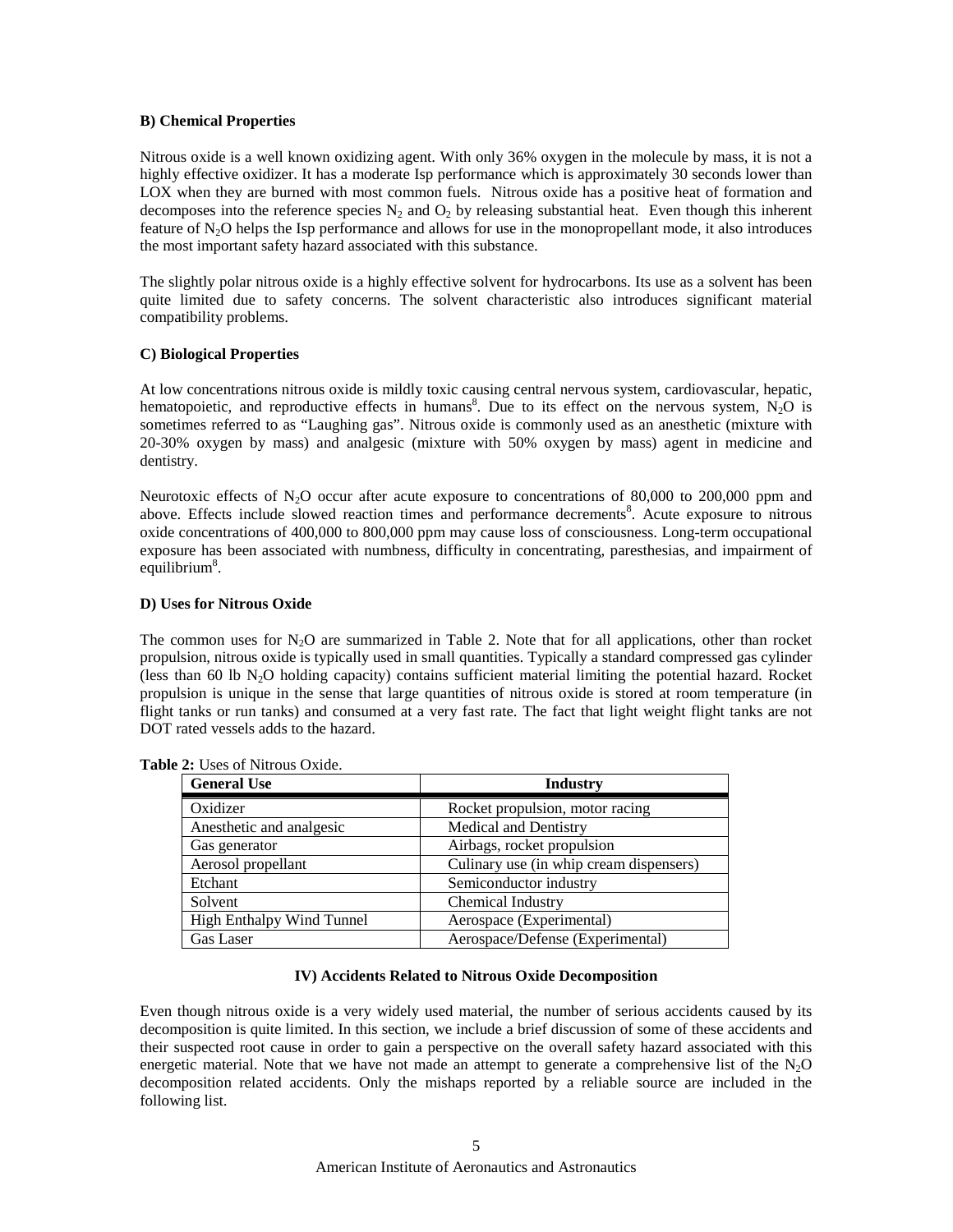1) During transfer of N2O from a source cylinder to several smaller cylinders, heating of the source cylinder, which was made out of carbon steel, with an open flame resulted in the decomposition and the rupture of the source vessel<sup>9</sup>. It is possible that rust (iron oxide which is a catalyst for  $N_2O$  decomposition) that existed in the source cylinder played a role in the ignition process.

2) A welding repair on or near a 6 ton N<sub>2</sub>O tank resulted in a large explosion<sup>10</sup>.

3) The use of nitrous oxide mixed with polar solvent modifiers such as ethanol for supercritical fluid extraction or chromatography have resulted in explosions. In one case a mixture of  $N_2O$  with 9% ethanol at 40 C and 2100 psi have spontaneously exploded in a stainless steel fitting with an internal volume of 1 milliliter<sup>11</sup>. This case clearly demonstrates the great hazard associated with N<sub>2</sub>O contaminated with hydrocarbons.

4) A sub cooled N<sub>2</sub>O tank truck exploded in Eindhoven NL<sup>12</sup>. It is believed that following the depletion of the liquid in the truck tank, the pump overheated igniting the vapor in the lines. The flame apparently flashed back into the tank resulting in the rupture of the vessel.

5) Several hybrid rocket ground test accidents have been reported for which the tank ruptured following a chemical explosion. When the liquid in the run tank is depleted, the hot combustion gases could flow back (possibly due to a pressure spike in the combustion chamber) into the tank igniting the  $N<sub>2</sub>O$  vapor.

6) As discussed earlier, nitrous oxide is widely used in medical applications. An extensive number of accidents that took place in the operating theater have been reported in the literature (i.e. Ref. 13). Three of these are fatal cases. Most of the medical accidents are intestinal explosions which took place during colonoscopy when diathermy is used in the operation. The high concentration of  $H_2$  and CH<sub>4</sub> that naturally exists in the colon and the intestines plays a critical role in the reported events. Note that the concentration of N2O in body cavities increases to very high levels (more than 50% by mass) in less than 45 minutes after the application of  $N_2O$  based anesthetic mixture.

7) SPG has experienced several explosions in the oxidizer feed system of its 250 lb class  $N<sub>2</sub>O$  motor. The cause of these accidents is believed to be the flow of hot gases back into the feed lines. None of these explosions (some of which produced pressure spikes as high as 3,000 psi) propagated into the tank since the access to ullage was blocked by liquid  $N_2O$  in the vertical configuration used in the testing.

8) In 1999, a car installed with a nitrous oxide supercharging system has exploded in the garage. Apparently the bottle heater was accidentally left on and the relief valve on the tank malfunctioned.

9) A composite run tank containing nitrous oxide violently exploded during a cold flow test at Scaled Composites' Mojave test facility in July 2007. Investigation results have not yet been published.

The number of serious accidents within the long history of nitrous oxide use is quite limited. However evaluation of the decomposition hazard for large scale propulsion systems, which is a relatively new use for this material, is critical in the design of such systems and is the subject of the rest of this paper.

## **V) Nitrous Oxide Decomposition Hazard in Propulsion Systems**

In this section we briefly describe the potential hazard associated with  $N_2O$  decomposition in different components of a propulsion system. These discussions are applicable to liquid and hybrid rocket systems.

## **A) N2O Decomposition in the Oxidizer Tank**

Arguably the most important mode of decomposition hazard is associated with the oxidizer tank. Due to the large quantities of  $N_2O$  in the tank ullage, a decomposition process in the tank could potentially produce large explosions. This is especially a problem for propulsion systems with closely coupled oxidizer tank and combustion chamber. For such systems, at the end of the liquid burn, the hot injector could potentially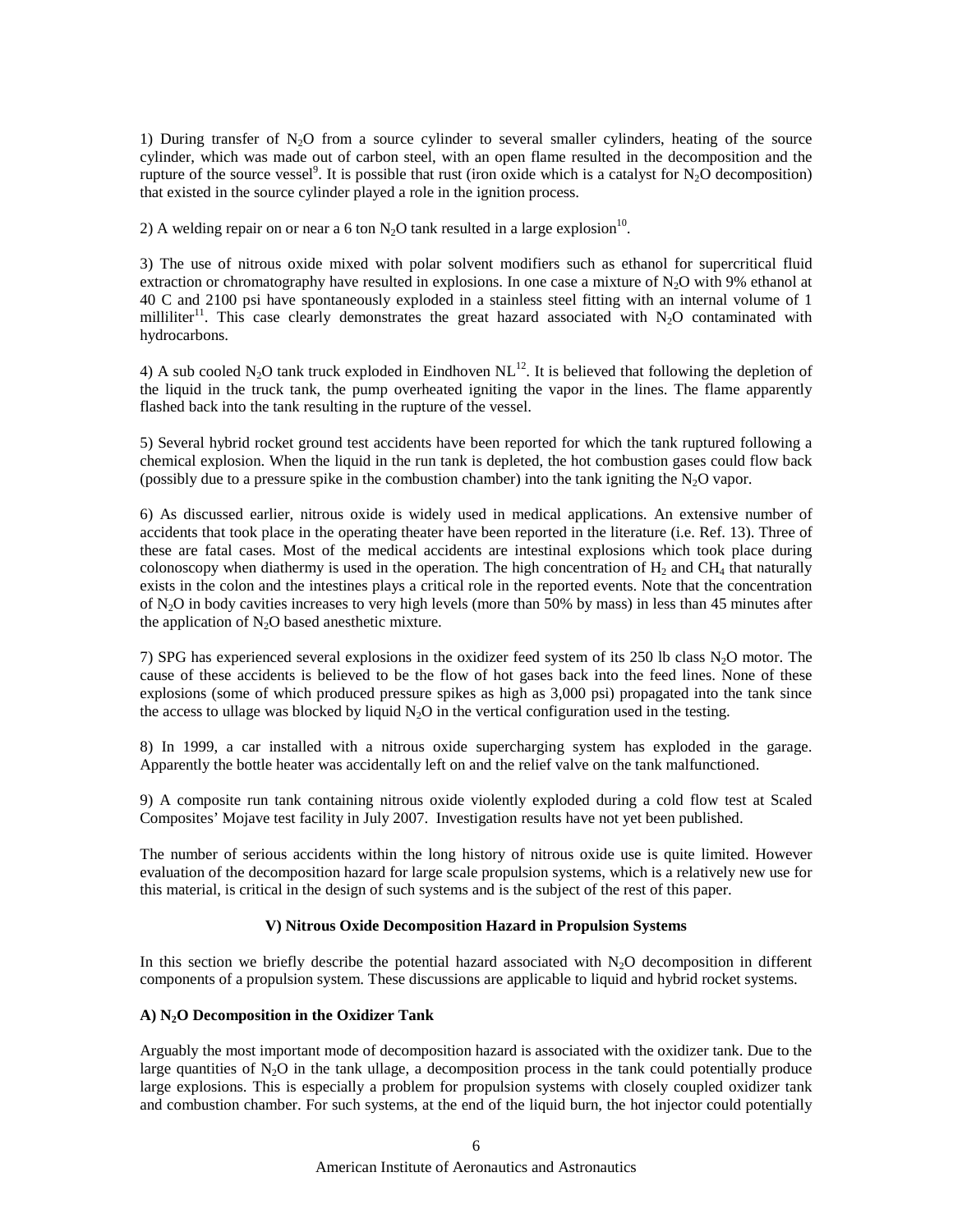heat the nitrous vapor in its vicinity and start a deflagration wave that would propagate freely in the tank. Such a situation is illustrated in Figure 1. Note that for pure nitrous oxide in a closed vessel at 300 K, complete decomposition will result in a 20 fold increase in the tank pressure (a number much larger than the safety factor of all flight and run tanks used in propulsion). In fact this indicates that even a partial decomposition could lead to a structural tank failure and loss of mission. Unfortunately the decomposition hazard increases with increasing system scale due the unfavorable surface to volume ratio scaling.



**Figure 1:** Decomposition wave propagation in oxidizer tank.

The two methods that can be implemented to mitigate this great hazard are 1) Dilution of the ullage with an inert gas such as helium (supercharging) and 2) Incorporation of a properly designed burst disk to limit the overpressurization in the case of ignition in the ullage.

## **B) Decomposition in the Feed System**

The decomposition of nitrous oxide in the oxidizer feed lines is commonly observed in rocket applications. The decomposition reactions in the relatively small volume of the feed system result in an uncontrolled exponential growth in pressure. The chemically induced high pressures generally result in the structural failure of the elements in the feed system. The two common ignition sources are

1) Dead volumes in the feed lines (i.e. Tee fittings in the feed line) are prone to adiabatic compression heating.

2) Hot gases generated by the igniter flows back into the feed lines before the nitrous oxide is introduced. When the oxidizer valve opens, the incoming nitrous oxide mixes with the hot fuel rich gases generated by the igniter and results in a decomposition reaction in the feed lines.

The following methods are recommended to mitigate this particular mode of decomposition hazard: 1) minimize the dead volumes in the feed lines, 2) slow down the valve opening rate and 3) prevent hot gases from the igniter from flowing back into the feed lines.

## **C) Uncontrolled Decomposition in the Combustion Chamber**

If a large quantity of nitrous oxide is accumulated in the combustion chamber before the igniter action, a subsequent ignition could result in a chemical explosion and an extreme overpressurization in the combustion chamber. In many cases this kind of a "Hard start" generates high transient loading on the combustion chamber structures and might lead to the loss of mission. The possibility of a "Hard start" can easily be eliminated by adjusting the delay between the oxidizer valve opening and ignition signals in the control system.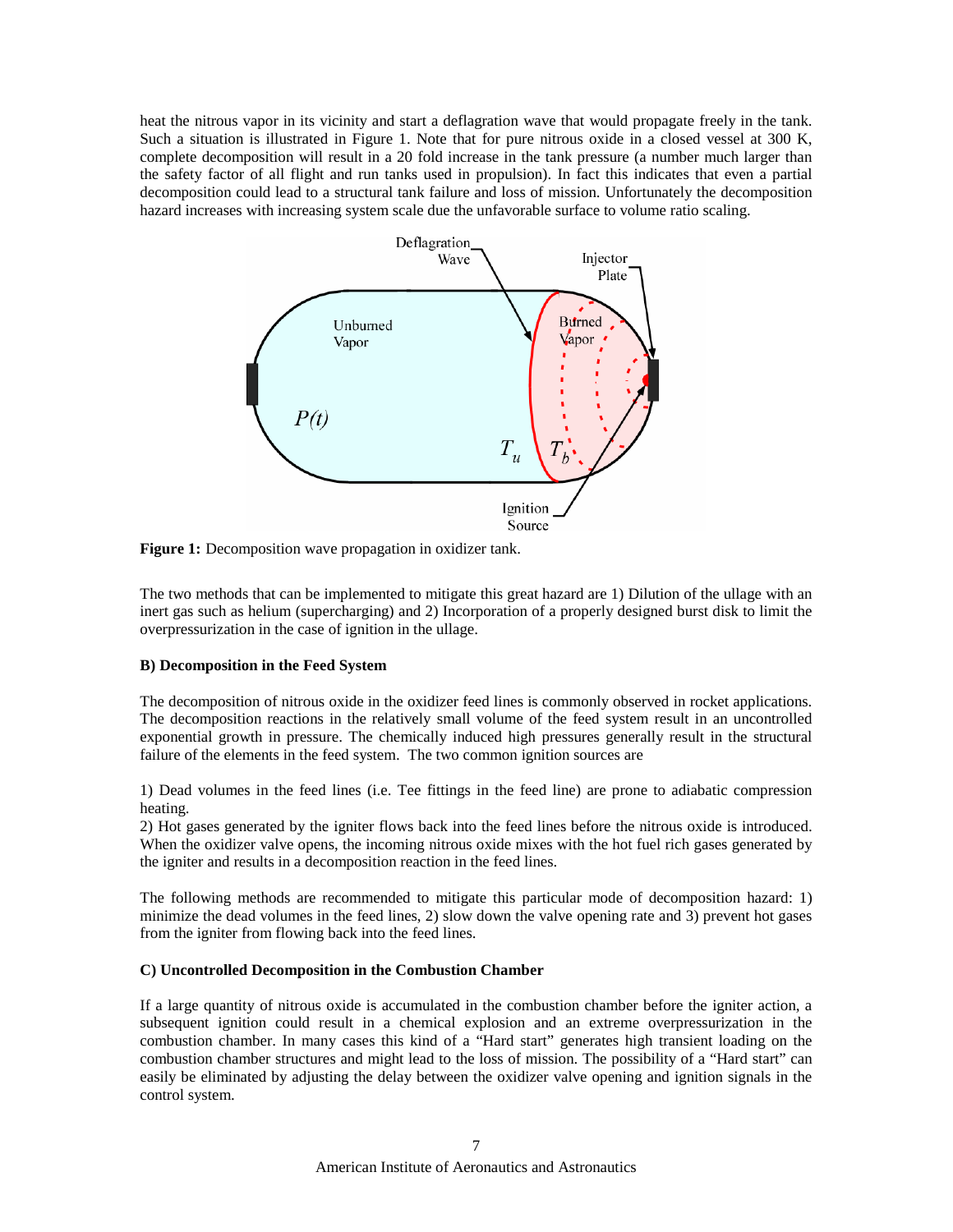## **VI) Nitrous Oxide Decomposition Physics**

Nitrous oxide is a triatomic linear molecule with the asymmetrical NNO configuration<sup>14</sup>. The electronic structure can be best represented by assuming equal contributions from the resonant structures<sup>14</sup>.

$$
N = N = O
$$
  
 
$$
N = N - O
$$
  
 
$$
N = N - O
$$

Early work has shown that nitrogen atoms are not formed during the decomposition process, which indicates that the decomposition takes place by the break-up of the NO bond. The following reactions, each corresponding to a different electronic state for the atomic oxygen, are possible.

$$
N_2O(^{1}\Sigma) \to N_2(^{1}\Sigma) + O(^{3}P) \qquad \Delta \hat{H} = 39.4 \; kcal \tag{1a}
$$

$$
N_2O(^{1}\Sigma) \to N_2(^{1}\Sigma) + O(^{1}D) \qquad \Delta \hat{H} = 84.8 \; kcal \tag{1b}
$$

$$
N_2O(^{1}\Sigma) \to N_2(^{1}\Sigma) + O(^{1}S) \qquad \Delta \hat{H} = 136.0 \text{ kcal}
$$
 (1c)

The measured activation energy for the nitrous oxide decomposition of approximately 58 kcal/mole, rules out the last two reactions which require significantly more energy. This indicates that the decomposition of nitrous oxide follows the nonadiabatic spin-forbidden elementary unimolecular reaction.

$$
N_2O(^{1}\Sigma) \to N_2(^{1}\Sigma) + O(^{3}P)
$$
\n(1a)

Note that this reaction requires a change in the multiplicity (from the singlet ground state for the  $N_2O$ molecule to a triplet state in atomic oxygen) which is a forbidden transition in quantum mechanics. Due to its interesting spin forbidden nature and also the relatively simple structure of  $N_2O$ , this reaction has been the subject of many theoretical studies.

The earliest effort was by Stearn and Eyring<sup>15</sup> who calculated the reaction rate using the unimolecular theory modified for the effect of spin-forbidden transition. Note that since the reaction 1a requires a change in multiplicity, it does not strictly follow the classical unimolecular theory. The rate is determined to be 2 orders of magnitude slower compared to a normal unimolecular reaction due to the reduction in the transmission coefficient induced by the necessary change from the singlet state to the triple state.

The nonrelativistic Born-Oppenheimer potential energy surfaces as a function of the N-O bond distance is shown in Figure 2 for the singlet and triplet states of  $N_2O^{16}$ . Note that the singlet ground state is represented by an attractive-repulsive potential for which the stable N-O bond distance for the  $N_2O$  molecule corresponds to the minimum in the potential curve. All triplet states are repulsive and two of them are degenerate (actually separated by a negligible amount of energy). Thus only two potential curves are shown in Figure 2 to represent the triplet states.

The transition between the singlet and triplet states takes place at the intersection point as shown in Figure 2. An activated complex can be defined at this state and the activation energy for the decomposition reaction can also be determined from the energy difference between the activated complex and the  $N<sub>2</sub>O$ molecule in the ground state. For the potential surfaces given in Ref 16 and shown in Figure 2, the activation energy is approximately 60 kcal, a number very close to the measured activation energy of 58 kcal for this reaction. The activation energy,  $E_a$ , and the enthalpy of reaction,  $\Delta \hat{H}$  are marked in the energy diagram shown in Figure 2.

It is important to note that every system crossing the activated state will not complete its transition. The additional energy barrier at the point of crossing that needs to be overcome (between the states of different multiplicity) is induced by the spin-orbit interactions (which are not included in the potential curves shown in Figure 2). The transmission coefficient which is related to the probability of transition at each crossing has been first calculated by Stearn and Eyring<sup>15</sup> with use of the Landau-Zener formula. In this formulation, the transmission coefficient which is a number less than one, multiplies the unimolecular expression for the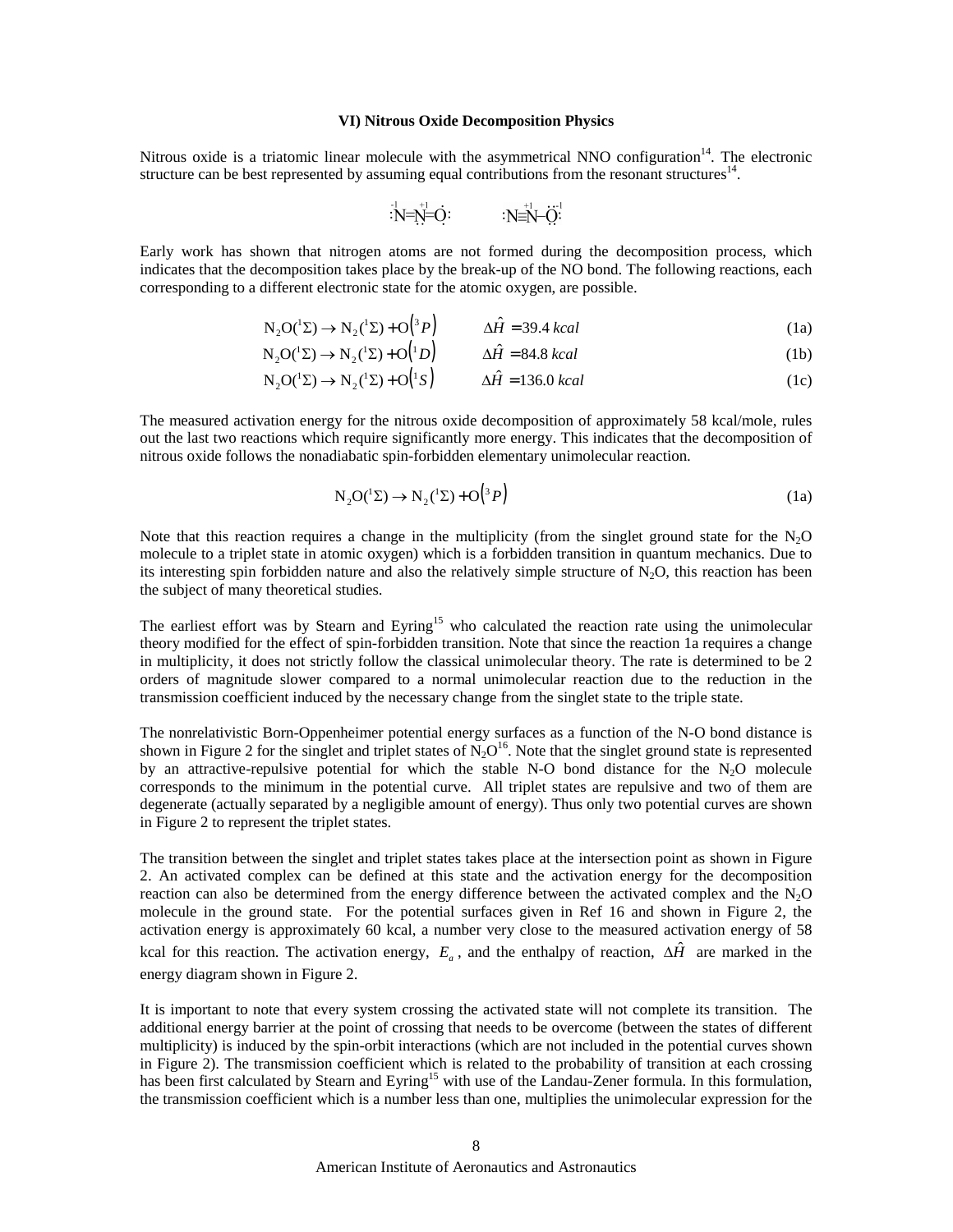reaction rate and thus successfully explains the abnormally slow reaction rates for the unimolecular decomposition of nitrous oxide.



**Figure 2:** Potential energy for the  $N_2O$  molecule as a function of the N-O bond length for the singlet and triplet states (Adapted from Ref. 16).

In the more recent literature, an extensive number of classical and quantum mechanical molecular dynamics simulations have been reported<sup>16, 17, 18 and 19</sup>. The primary objective for these studies has been to gain more insight on the spin forbidden unimolecular decomposition of this relatively simple molecule and to test and benchmark the molecular dynamic models using the well established data for the  $N_2O$ decomposition reaction. For example, Marks and Thompson<sup>17</sup> have investigated the effect of energizing different vibrational modes of the  $N_2O$  molecule on the decomposition process. They have shown that the stretching modes are preferred over the bending modes in terms of decomposition dynamics.

The abnormally low unimolecular reaction rate for  $N<sub>2</sub>O$  partly induced by the spin-forbidden processes plays an important role in the relative safety for this commonly used material compared to the other substances that decomposes following unimolecular exothermic reactions (i.e.  $H_2O_2$ ).

#### **VII) Kinetics of Nitrous Oxide Decomposition**

It is well established that nitrous oxide exothermically decomposes into the reference species,  $O_2$  and  $N_2$ , following the global reaction.

$$
N_2O \to N_2 + 1/2O_2 \qquad \qquad \Delta \hat{H}_G = -19.61 \, kcal \tag{2}
$$

As it will be shown later in this section, the thermal decomposition reaction of  $N<sub>2</sub>O$  reaches appreciable rates at temperatures around 850K.

The kinetics of decomposition is critical in establishing the ignition and explosion characteristics of this material. In this section, we review the information that exists in the open literature and outline a detailed set of reaction mechanisms that can be used to approximate the decomposition kinetics for nitrous oxide.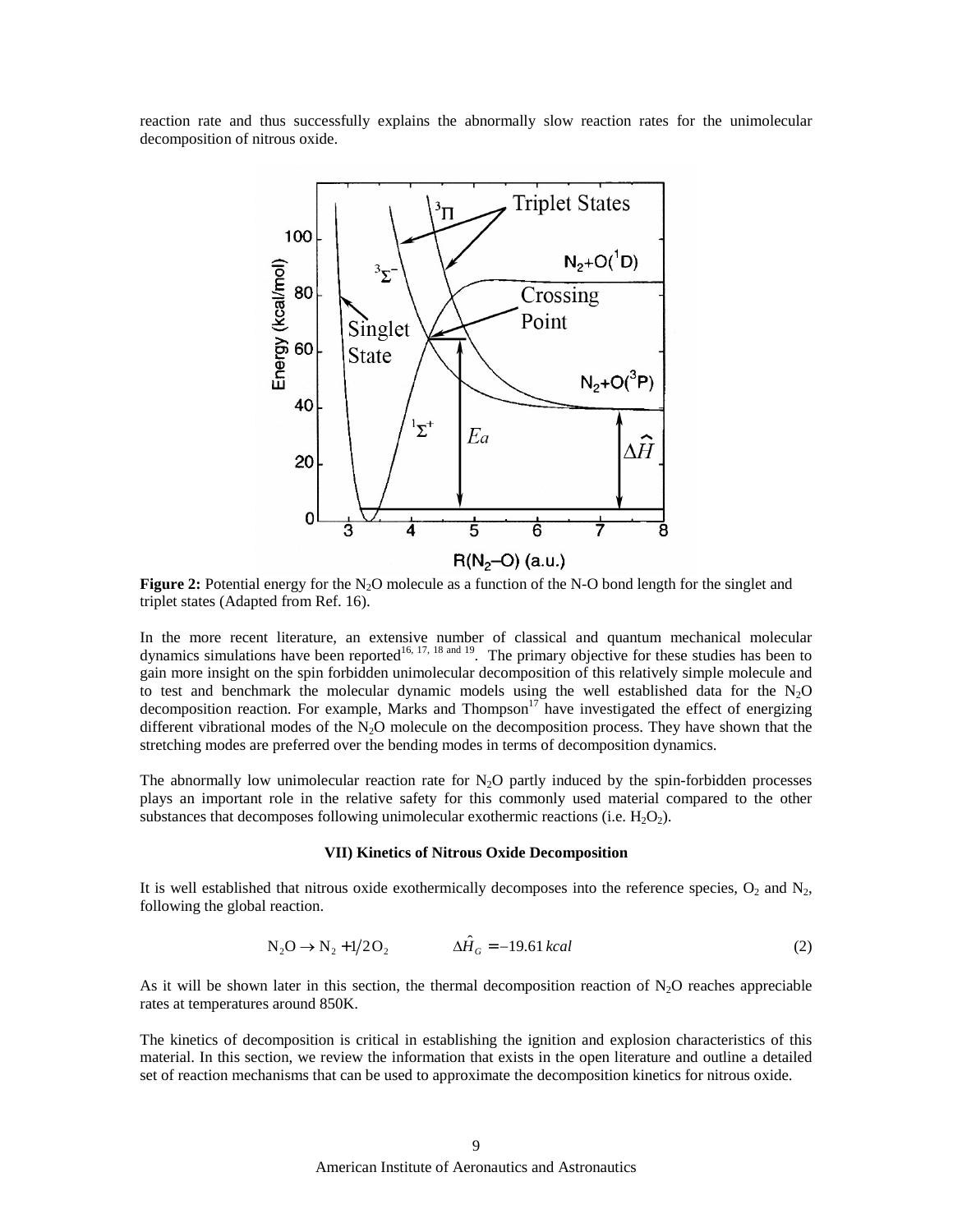Due to its interesting decomposition physics and relatively simple structure, nitrous oxide has been the subject of an extensive number of studies<sup>20-30</sup>. The earliest notable experimental results on  $N_2O$ decomposition at low pressures have been reported by Hinshelwood and Burk<sup>20</sup>. Hunter<sup>21</sup> and Lewis and Hinshelwood<sup>22</sup> have measured the decomposition rate at elevated pressures and have investigated the effect of pressure on the reaction order. Later Lindars and Hinshelwood<sup>23 and 24</sup> extended their studies to include a more detailed reaction mechanism and the effects of the surface reactions. Kaufman *et al*<sup>25</sup> have investigated the formation of NO during the decomposition process of nitrous oxide. The decomposition mechanisms that they have recommended are still widely accepted and have also been adopted in this study. Fishburne and Edse<sup>26</sup> have investigated the two parallel elementary reactions that take place between N<sub>2</sub>O and atomic oxygen in the context of N<sub>2</sub>O decomposition. Glarborg *et*  $al^{28}$  have established the efficiencies for various molecules as collision partners. An excellent review of  $N<sub>2</sub>O$  decomposition kinetics is given in Ref. 29.

As discussed in the previous section the decomposition of the nitrous oxide molecule follows the elementary reaction.

1. 
$$
N_2O + M \xrightarrow{k_1} N_2 + O + M
$$
  $\Delta \hat{H} = 39.4 \text{ kcal}$ 

Here M is an arbitrary collision partner that exists in the system. Note that each collision partner has a different efficiency resulting in different rate constants. As will be discussed later in this section, this distinction looses its practical significance at high pressures common to most propulsion systems.

The atomic oxygen radicals produced by the decomposition process (reaction 1) react with  $N_2O$  following the two well established parallel reactions<sup>26 and 29</sup>.

2. 
$$
N_2O + O \xrightarrow{k_2} NO + NO
$$
  
\n3.  $N_2O + O \xrightarrow{k_3} N_2 + O_2$   
\n $\Delta \hat{H} = -78.9 \text{ kcal}$   
\n $\Delta \hat{H} = -78.9 \text{ kcal}$ 

The rates for these two reactions are reported to be very close over a wide range of temperatures and following Blauch's recommendation<sup>29</sup>, equal rates are assumed in our formulation (see Table 4). The atomic oxygen radical can also be eliminated from the system by the termolecular homogeneous recombination reaction or by the heterogeneous recombination reaction that takes place on solid surfaces.

4. 
$$
O + O + M \xrightarrow{k_4} O_2 + M
$$

$$
\Delta \hat{H} = -118.0 \text{ kcal}
$$
  
4w. 
$$
O + wall \xrightarrow{k_{4w}} 1/2O_2 + wall
$$

Even though the set of elementary reactions given by equations 1-4w are the most important ones in establishing the decomposition kinetics of nitrous oxide, the following reactions are also believed to play some role, especially at the later stages of the reaction<sup>25, 26 and 29</sup>. Thus they are included in the detailed mechanism.

5. 
$$
NO + O + M \xrightarrow{k_5} NO_2 + M
$$
  
\n6.  $N_2O + NO_2 \xrightarrow{k_6} N_2 + O_2 + NO$   
\n7.  $NO_2 + O \xrightarrow{k_7} NO + O_2$   
\n8.  $NO + N_2O \xrightarrow{k_8} N_2 + NO_2$   
\n9.  $\Delta \hat{H} = -3.8 \text{ kcal}$   
\n10.  $\Delta \hat{H} = -32.5 \text{ kcal}$   
\n11.  $\Delta \hat{H} = -32.5 \text{ kcal}$ 

It can be shown that reaction 5 is important in the self-limiting process for the production of NO, particularly at large conversion rates<sup>25</sup>.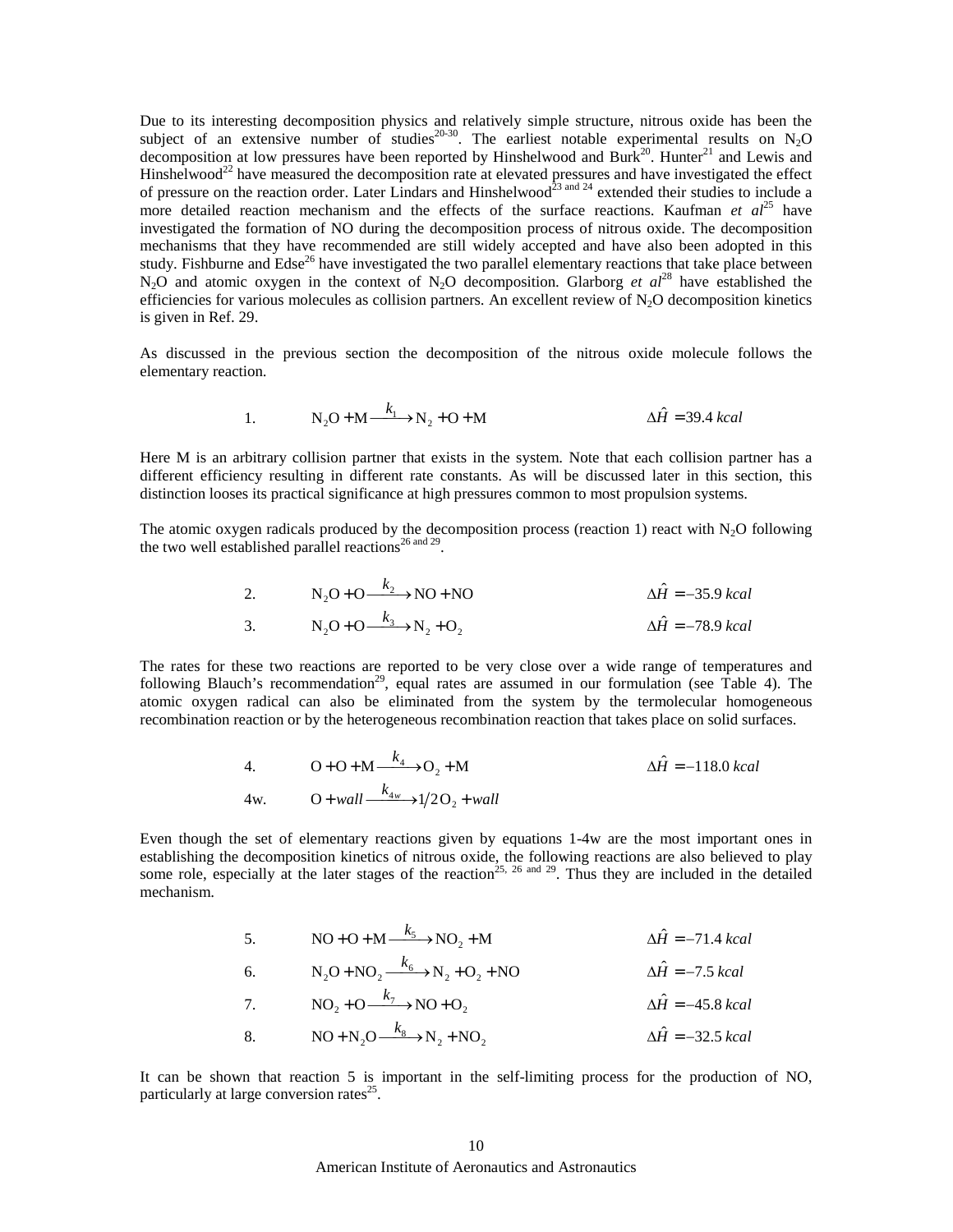A simplified, but highly accurate representation of the mechanism can be obtained by only considering reactions 1, 2, 3, 4 and 4w. For this reduced set, the dynamic equation for the molar concentrations of  $N_2O$ and O can be written as.

$$
\frac{d\left[\mathbf{N}_{2}\mathbf{O}\right]}{dt} = -k_{1}\left[\mathbf{N}_{2}\mathbf{O}\right]\left[\mathbf{M}\right] - \left(k_{2} + k_{3}\right)\left[\mathbf{N}_{2}\mathbf{O}\right]\left[\mathbf{O}\right]
$$
\n(3)

$$
\frac{d\left[O\right]}{dt} = k_1 \left[N_2 O\right] \left[M_2 - \left(k_2 + k_3\right) \left[N_2 O\right] \left[O_2\right] - k_4 \left[O_2\right]^2 \left[M_2\right] - k_{4w} \left[O_2\right] \tag{4}
$$

The steady-state assumption,  $d\left[\frac{O}{dt}\right] = 0$ , results in the following expression for the concentration of the atomic oxygen radical.

$$
[O]_{ss} = \frac{k_1 [N_2 O][M]}{(k_2 + k_3) [N_2 O] + k_{4w}}
$$
 (5)

Note that the effect of reaction 4 has been ignored since the probability of the termolecular collisions is expected to be small. For systems with small surface to volume ratios the  $k_{4w}$  term can also be neglected, resulting in the following dynamic equation for the  $N_2O$  molar concentration.

$$
\frac{d\left[\mathbf{N}_2\mathbf{O}\right]}{dt} = -mk_1\left[\mathbf{N}_2\mathbf{O}\right]\left[\mathbf{M}\right]
$$
\n(6)

Note that for this particular system, for which the oxygen recombination reactions are negligible, the stoichiometry of the overall reaction, *m*, can be shown to be 2.

In the other extreme case of fast recombination reactions for atomic oxygen, the reactions 2 and 3 become irrelevant and the stoichiometry of the reaction,  $m$ , becomes one. For most practical cases  $1 < m < 2$  is expected.

#### *Lindemann's Theory:*

Using Lindemann's theory<sup>31</sup>, reaction 1 can further be broken down to include the formation of an activated complex by molecular collisions, the backwards deactivation reaction and the decomposition reaction associated with the activated complex.

1a. 
$$
N_2O + M \xrightarrow{k_a} N_2O^* + M
$$
  
1-a. 
$$
N_2O^* + M \xrightarrow{k_{-a}} N_2O + M
$$
  
1b. 
$$
N_2O^* \xrightarrow{k_b} N_2 + O
$$

Following the reaction mechanism given by equations 1a, 1-a and 1b, the dynamic equations for the  $N_2O$ and the activated complex  $N_2O^*$  can be written as

$$
\frac{d\left[\mathbf{N}_2\mathbf{O}\right]}{dt} = -k_a\left[\mathbf{N}_2\mathbf{O}\right]\left[\mathbf{M}\right] + k_{-a}\left[\mathbf{N}_2\mathbf{O}^*\right]\left[\mathbf{M}\right] \tag{7}
$$

$$
\frac{d\left[\mathbf{N}_2\mathbf{O}^*\right]}{dt} = -k_{-a}\left[\mathbf{N}_2\mathbf{O}^*\right]\left[\mathbf{M}\right] + k_a\left[\mathbf{N}_2\mathbf{O}\right]\left[\mathbf{M}\right] - k_b\left[\mathbf{N}_2\mathbf{O}^*\right]
$$
\n(8)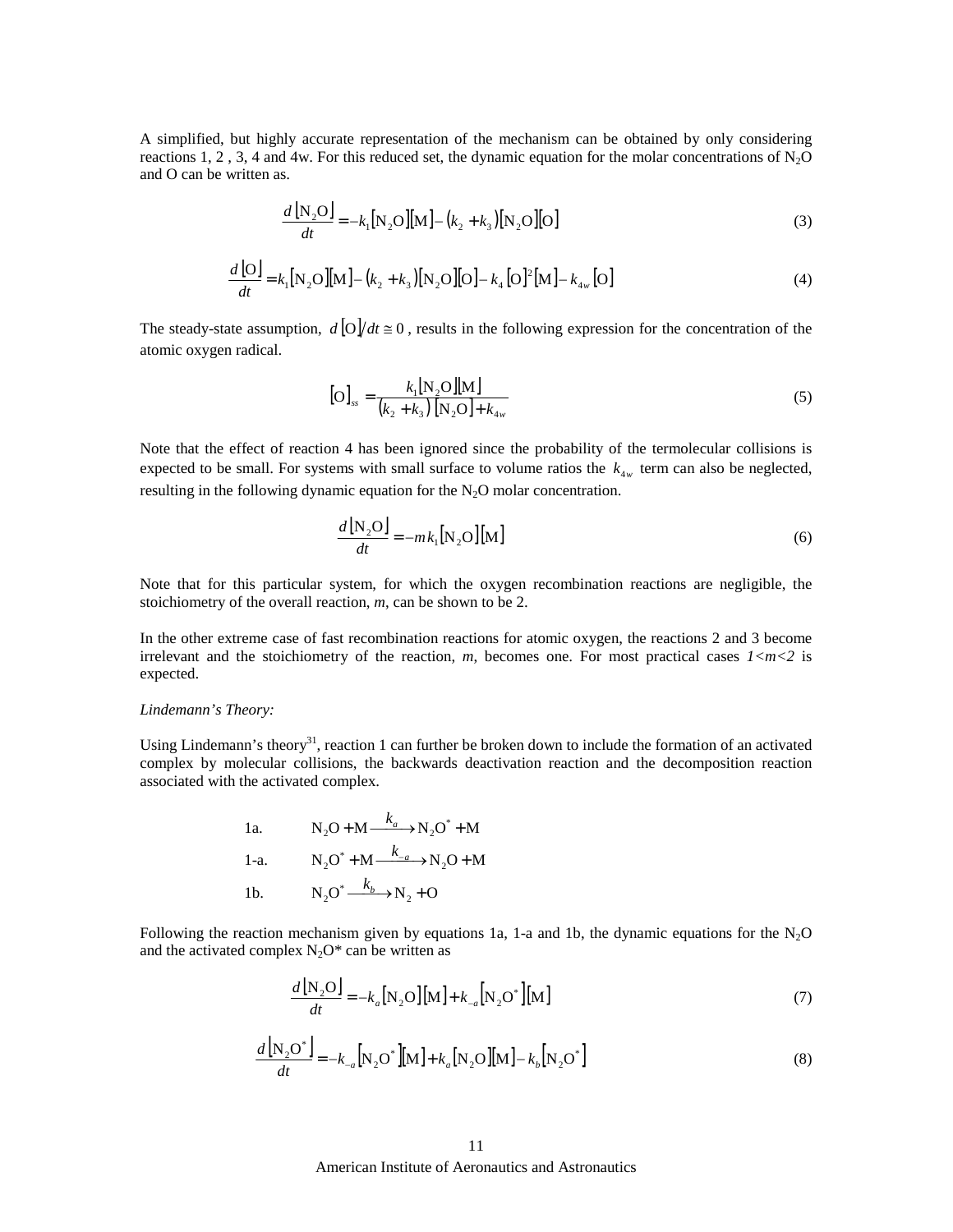Following the implementation of the steady state approximation for the activated complex, one can obtain the steady state concentration.

$$
\left[\mathbf{N}_2\mathbf{O}^*\right]_{ss} \cong \frac{k_a \left[\mathbf{N}_2\mathbf{O}\right]\left[\mathbf{M}\right]}{k_b + k_{-a}\left[\mathbf{M}\right]}
$$
\n(9)

Substitution back in Eq. 7 yields the rate constant for reaction 1 as a function of molar concentration (i.e. system pressure).

$$
k_1 \cong \frac{k_a k_b}{k_b + k_{-a} \text{[M]}}
$$
\n<sup>(10)</sup>

#### *High Pressure Limit:*

Using the approximation,  $k_{-a}$  [M] >> $k_b$ , at high pressures and combining Eqs. 6 and 10 results in.

$$
\frac{d\left[\mathbf{N}_2\mathbf{O}\right]}{dt} = -m k_1^{\infty} \left[\mathbf{N}_2\mathbf{O}\right]
$$
\n(11)

The high pressure rate constant is defined as  $k_1^{\infty} = k_a k_b / k_{-a}$ . Note that at high pressures the reaction is first order and the concentration of the collision partner, [M], does not affect the reaction rate. In other words, at high pressures, the rate that the activated complexes are formed by molecular collisions is fast and the rate controlling step is decomposition given by reaction 1b. The following formula for the high pressure reaction constant, which is recommended in the temperature range of 900-2100 K, shall be used in this study $^{29}$ .

$$
k_1^{\infty} = A_r e^{-E_a/R_u T} = 1.3 \times 10^{11} e^{-58,000/R_u T} \quad \text{sec}^{-1}
$$
 (12)

Also note that in the high pressure limit, the collision efficiencies with different molecules do not have to be considered eliminating much of the ambiguity in the kinetics calculations.

#### *Low Pressure Limit:*

Note that at low pressures  $k_{-a}$  [M] <<  $k_b$ . In this limit, combining Eqs. 6 and 10 results in.

$$
\frac{d\left[\mathbf{N}_2\mathbf{O}\right]}{dt} = -mk_1^o\left[\mathbf{N}_2\mathbf{O}\right]\left[\mathbf{M}\right] \tag{13}
$$

Here the low pressure rate constant has been defined as  $k_1^o \equiv k_a$ . Note that at low pressures the reaction rate is controlled by the collision frequency and thus the reaction is second order. For the collision partner of  $N_2O$  and in the limited temperature range of 900-1050 K, the following reaction rate is recommended by Baulch *et al*<sup>29</sup>.

$$
k_1^o = A_r e^{-E_a/R_u T} = 2.7 \times 10^{15} e^{-59,200/R_u T} \quad cm^3 \, mole^{-1} \, sec^{-1} \tag{14}
$$

The relative efficiencies for various collision partners that are important in propulsion systems, are listed in Table  $3^{30}$ . Note that the relative efficiency data from different sources is highly conflicting<sup>29</sup> and the listed efficiencies should only be taken as very rough estimates.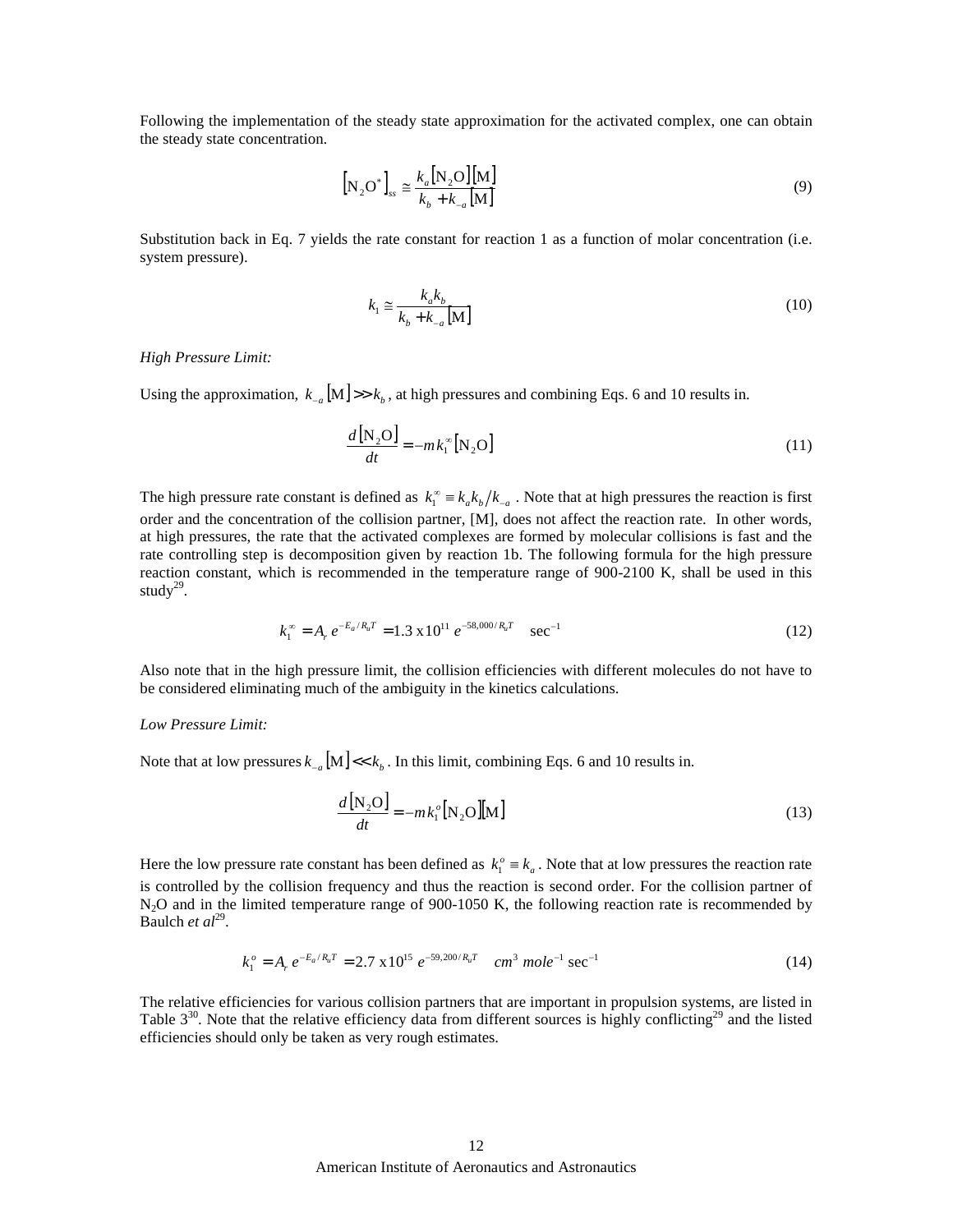**Table 3:** Efficiencies for various collision partners.

| $\sim$ $\sim$<br>$M = N$ | $\sim$<br>$\sim$ 10 |                |      |   |
|--------------------------|---------------------|----------------|------|---|
|                          | $\cdot$             | . . <i>.</i> . | ∪.∠∪ | . |

At intermediate pressure levels, the reaction constant follows the fall off curve.

$$
k_1 = \frac{k_1^{\infty} k_1^{\circ} \left[ \mathbf{M} \right]}{k_1^{\infty} + k_1^{\circ} \left[ \mathbf{M} \right]}
$$
(15)

This behavior has been shown experimentally by Lewis and Hinshelwood<sup>22</sup>. Figure 3 shows the reaction constant as a function of pressure. As indicated in the figure, the kinetics is primarily first order for pressures larger than 40 atm (590 psi). Thus for most propulsion applications the  $N_2O$  decomposition reaction can be assumed to be first order and the kinetics can be accurately captured by the following equation (*m=2* assumed).



**Figure 3:** The reaction rate as a function of system pressure for  $N_2O$  decomposition (adapted from Ref. 22).

## **Detailed Kinetic Calculations:**

Detailed kinetic calculations have been conducted using the set of elementary reactions 1-8. The kinetic data used in the calculations have been summarized in Table 4.

As shown in Figure 4, the simplified kinetics given by Eq. 16 is a reasonably close approximation to the calculations conducted using the detailed kinetics model. It is determined that the surface recombination reaction for the atomic oxygen is critical in establishing the accuracy of the simplified model. For the particular case shown in Figure 2, a  $k_{4w}$  value of 0.2 has been used in the calculations. It has been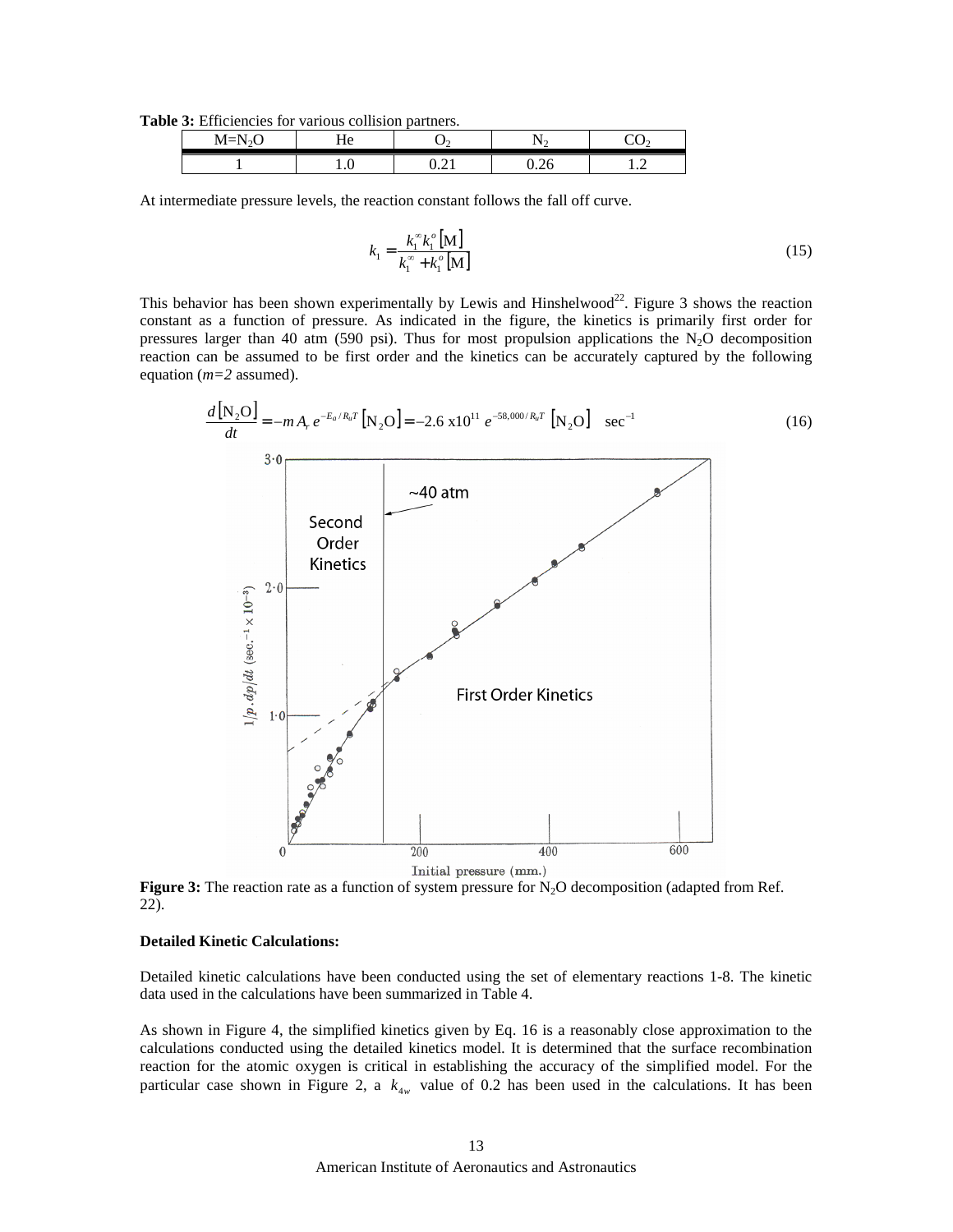determined that as the  $k_{4w}$  value increases the decomposition rate slows down and the prediction by the simplified kinetics expression becomes less accurate. This effect is due to the change in the stoichiometry of the reaction, *m*, by the removal of the atomic oxygen from the system. It has also been determined that the homogenous recombination reaction given by equation 4 is not as effective in the removal of the atomic oxygen due to the low probability of this termolecular reaction. We could not find any reliable rate data for reaction 6 in the open literature. Thus  $k<sub>6</sub>$  has been arbitrarily set equal to the rate of reaction 7. Fortunately, an analysis showed that the end results are quite insensitive to the assumed rate of reaction 6. Namely, changing  $k_6$  from a value of zero to 10<sup>13</sup> had a very small of effect on the time variation of the N<sub>2</sub>O concentration.

|                | Reaction                                 | Rate constant, $k^{**}$                            | Source                           |
|----------------|------------------------------------------|----------------------------------------------------|----------------------------------|
|                | $N_2O \rightarrow N_2 + O^*$             | $1.3 \times 10^{11}$ exp(-58,000/R <sub>u</sub> T) | Baulch et $al^{29}$              |
| $\mathcal{L}$  | $N_2O + O \rightarrow NO + NO$           | $1.0 \times 10^{14}$ exp(-28,000/R <sub>u</sub> T) | Baulch et $al^{29}$              |
| 3              | $N_2O + O \rightarrow N_2 + O_2$         | $1.0 \times 10^{14}$ exp(-28,000/R <sub>u</sub> T) | Baulch et $al^{29}$              |
| $\overline{4}$ | $O + O + M \rightarrow O_2 + M$          | 6.81 x $10^{12}$ (2,200/T) <sup>1.22</sup>         | Fishburne and Edse <sup>26</sup> |
| $\overline{5}$ | $NO + O + M \rightarrow NO, + M$         | 1.1 x $10^{15}$ exp $(1,870/R_uT)$                 | Baulch et $al^{29}$              |
| 6              | $NO_2 + NO_2 \rightarrow N_2 + O_2 + NO$ | Set equal to reaction 7 (insensitive)              |                                  |
|                | $NO_2 + O \rightarrow NO + O_2$          | 3.91 x $10^{12}$ exp(239/R <sub>u</sub> T)         | Glassman <sup>32</sup>           |
| 8              | $NO + N2O \rightarrow N2 + NO2$          | $1.0 \times 10^{14}$ exp(-50,000/R <sub>u</sub> T) | Glassman <sup>32</sup>           |

**Table 4:** Reaction rate data for N<sub>2</sub>O decomposition kinetics.

\*High pressure limit, \*\*Units are cm<sup>3</sup>, mole, cal

The other important observation from the detailed kinetics simulations is the production of large concentrations of NO. Note that NO production in the  $N_2O$  decomposition process has been measured by Lindars and Hinshelwood<sup>23</sup> and has been modeled by Kaufman<sup>25</sup>. The results of the detailed kinetics model presented in this paper are consistent with their findings. Finally a small but finite amount of  $NO<sub>2</sub>$  is formed in the course of the decomposition process.



**Figure 4:** Detailed kinetics calculation results for N<sub>2</sub>O decomposition at 1200 K and 60 atm.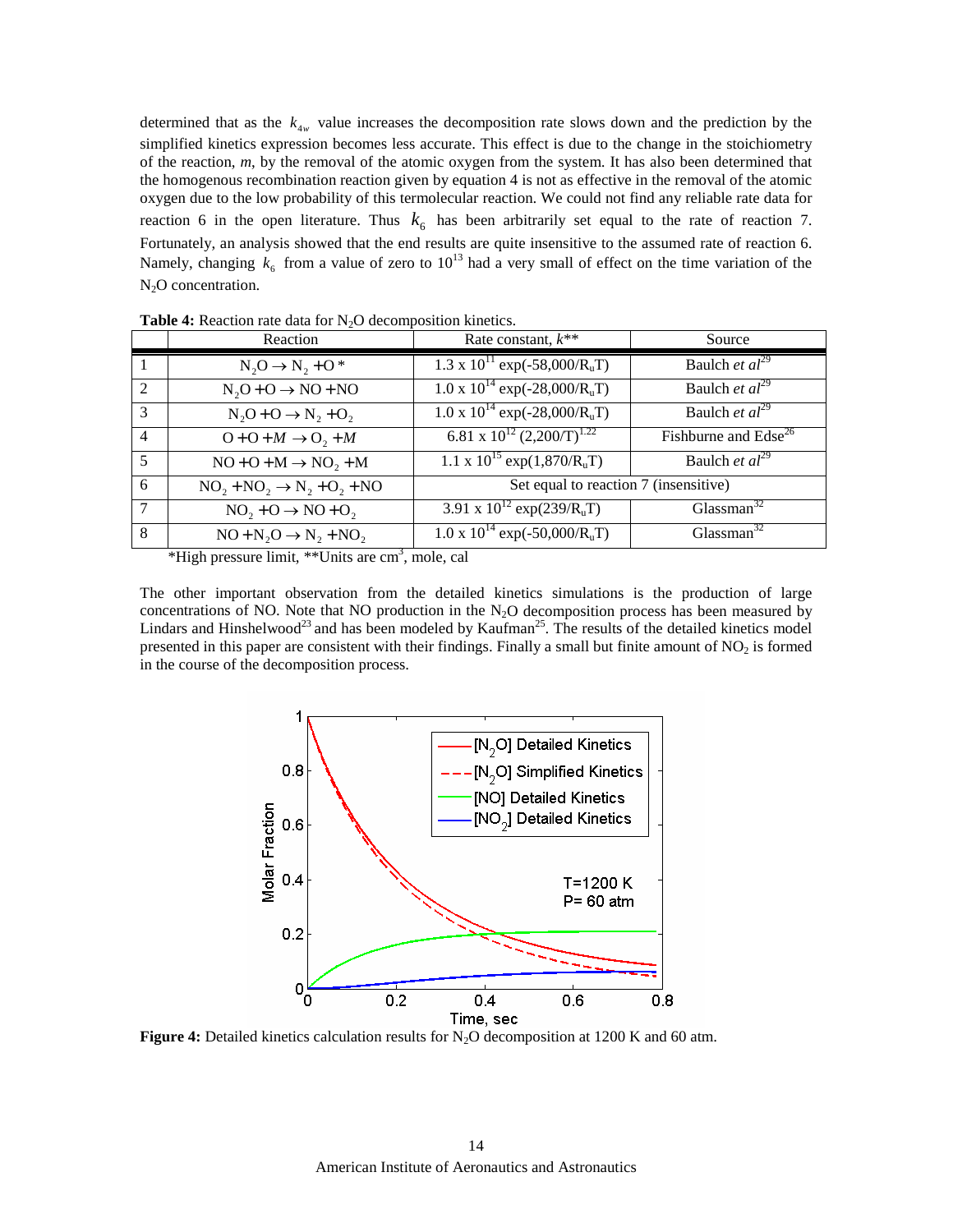#### **Characteristic Decomposition Time**

The characteristic decomposition time,  $\tau_d = 1/k_1^{\infty}$  for N<sub>2</sub>O at high pressures (> 40 atm) has been plotted as a function of temperature in Figure 5. As can be deduced from the figure, no appreciable decomposition takes place for temperatures less than 850 K. The time scale for decomposition reduces exponentially with temperature and at temperatures larger than 1500 K reaches the millisecond scales.



**Figure 5:** Characteristic decomposition time as a function of temperature at pressures larger than 40 atm.

## **Comparison to H2O2 Decomposition**

It is worth while to compare the decomposition characteristics of the two commonly used storable oxidizers (and monopropellants), nitrous oxide and hydrogen peroxide  $(H_2O_2)$ . It is well known that  $H_2O_2$  also decomposes exothermically following the global reaction<sup>33</sup>.

$$
H_2O_2 \to H_2O + 1/2O_2 \qquad \Delta \hat{H}_G = 23.44 \; kcal \tag{17}
$$

Note that the energies associated with the decomposition of 100%  $H_2O_2$  and N<sub>2</sub>O are 689 cal/g and 446 g/mol, respectively. The dynamic equation for the molar concentration of  $H_2O_2$  also follows the first order kinetics in the high pressure limit.

$$
\frac{d\left[\mathrm{H}_{2}\mathrm{O}_{2}\right]}{dt} = -\bar{k}_{1}^{\infty}\left[\mathrm{H}_{2}\mathrm{O}_{2}\right] \quad \mathrm{sec}^{-1}
$$
\n(18)

The following high pressure vapor phase reaction rate constant is recommended by Ref. 33.

$$
\overline{k}_1^{\infty} = 3.16 \times 10^{14} e^{-48,500/R_u T} \quad \text{sec}^{-1}
$$
 (19)

Eq. 19 is reported to be accurate in the temperature range of 730-1230 C.

For comparison purposes, the high pressure rate constants for  $N_2O$  and  $H_2O_2$  are plotted as a function of temperature in Figure 6. As shown in the figure, the reaction rate constant for  $H_2O_2$  is almost six orders of magnitude larger that the rate constant for  $N_2O$  decomposition. Approximately half of this difference is originated by the lower value of the reaction rate coefficient *Ar* (primarily due to the spin forbidden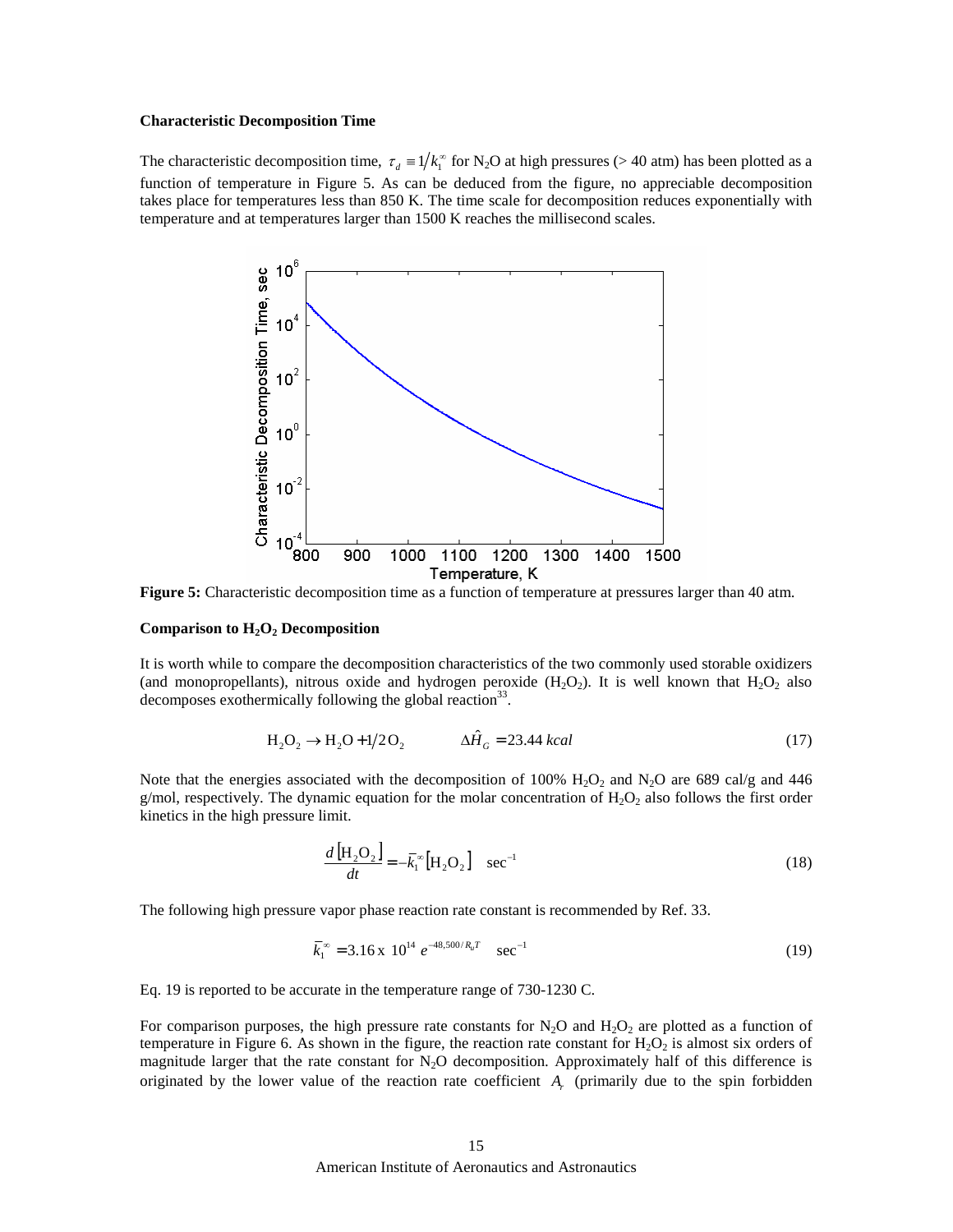transition of  $N_2O$  as discussed in the previous section) and the other half is due to the lower activation energy associated with the decomposition of  $H_2O_2$  (48,500 cal/mole versus 58,000 cal/mole for N<sub>2</sub>O).



**Figure 6:** High Pressure decomposition reaction rate constant for  $N_2O$  and  $H_2O_2$ .

Figure 6 clearly shows the relative safety of nitrous oxide compared to hydrogen peroxide. Even though both materials release comparable levels of energy as they decompose, the significantly reduced rate of decomposition makes nitrous oxide a much less sensitive material.

The other major safety related distinction between these two commonly used oxidizers is the fact that the decomposition reaction in liquid phase  $H_2O_2$  is possible, whereas all attempts, as they have been reported in the open literature, to ignite liquid  $N_2O$  have failed<sup>4 and 34</sup>.

## **VIII) Homogenous and Local Thermal Ignition**

The ignition of nitrous oxide vapor can take place homogenously when the material is uniformly heated to a temperature larger than its autoignition temperature or locally when enough energy (and free radicals) is locally introduced to the vapor at lower temperatures such that a self sustaining deflagration wave (flame) can start to propagate in the medium. In this section both ignition processes for the nitrous oxide decomposition shall be discussed and ignitability of  $N_2O$  will be evaluated.

#### **A) Homogenous Ignition**

When nitrous oxide is uniformly elevated to high enough temperatures, the decomposition reactions start to be important. At a certain temperature, the heat produced by the exothermic reactions exceeds the heat loss to the surroundings and an increase in the temperature is observed. A slow increase in temperature, induction period, is typically followed by an exponential growth period (explosion). It is fair to say that this mode of ignition is highly unlikely in the oxidizer tank ullage, since elevating the ullage temperature to the relatively high autoignition temperatures of nitrous oxide requires vast amounts of heat (or compression work) which is not readily available in a typical system. The areas that the homogenous ignition is likely to play a significant role are the feed lines and particularly the dead volumes in the feed lines which could be subject to appreciable increase in temperature due to gas compression effects.

In this section we outline a model that can be used to establish the homogenous ignition characteristics of nitrous oxide in a closed volume. For simplicity the following simplifying assumptions have been employed:

The reaction is first order and follows the simplified kinetics given by Eq. 16.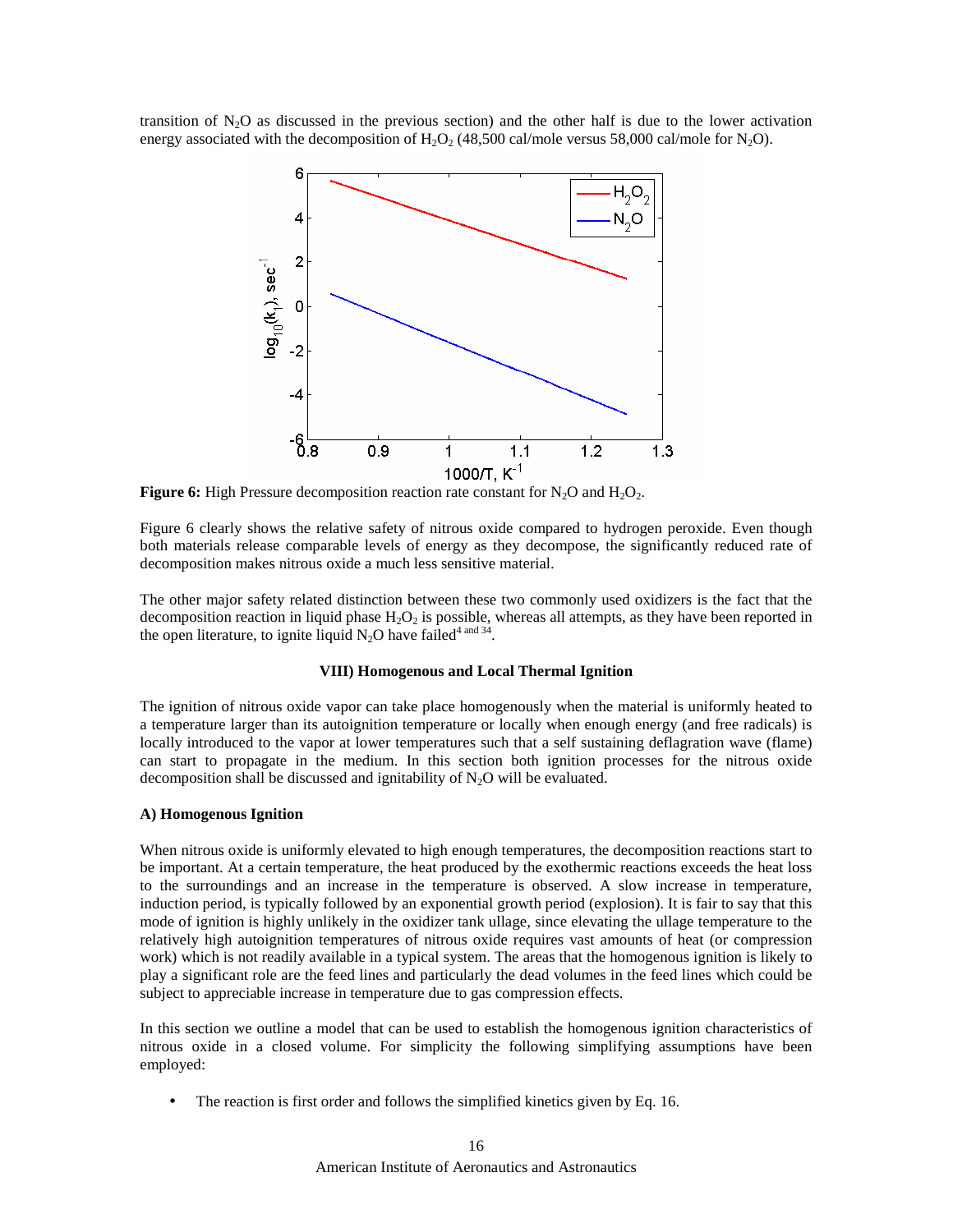- The reaction takes place in a closed volume with no mass transfer through its boundaries.
- The closed volume is assumed to be cylindrical in shape with a hydraulic diameter of *D* and a surface area of *A*.
- An ideal mixture is assumed. However the real gas behavior associated with the nitrous oxide component is approximated by the use of a compressibility factor,  $z_{N20}$  applied to the nitrous term.
- The initial N<sub>2</sub>O vapor temperature,  $T<sub>o</sub>$ , is assumed to be uniform in the vessel.
- The wall temperature of the vessel,  $T_w$ , is assumed to be constant in time. This is a good assumption early in the reaction. Thus the error introduced by this approximation on establishing the ignition boundaries is expected to be small.

Using the preceding assumptions, the energy equation for a reacting vapor/gas mixture in a closed vessel can be reduced to the following non-dimensional nonlinear ordinary differential equation for the temperature.

$$
\frac{d\overline{T}}{d\overline{t}} = E_H(\overline{t}) e^{-\frac{T_a}{T_o}(\frac{1}{\overline{T}}-1)} C_{N2O} - \frac{\hat{c}_{\nu_o}}{\hat{c}_{\nu}(\overline{t})} \frac{\tau_r}{\tau_c} \frac{\overline{T} - T_{\nu}/T_o}{1 - T_{\nu}/T_o}
$$
(20)

Using the global reaction one can also obtain the dynamic equations for the species mole concentrations.

$$
-\frac{dC_{N2O}}{d\bar{t}} = \frac{dC_{N2}}{d\bar{t}} = 2\frac{dC_{O2}}{d\bar{t}} = e^{\frac{T_a}{T_o}\left(\frac{1}{\bar{T}}-1\right)}C_{N2O}
$$
(21)

Here the non-dimensional variables are defined as

$$
\bar{t} \equiv \frac{t}{\tau_r}, \quad \bar{T} \equiv \frac{T}{T_o}, \quad C_{N2O} \equiv \frac{[N_2 O]}{[N_2 O]_o}, \quad C_{N2} \equiv \frac{[N_2]}{[N_2 O]_o}, \quad C_{O2} \equiv \frac{[O_2]}{[N_2 O]_o}
$$
(22a)

$$
E_H(\bar{t}) = \frac{\Delta \hat{H}_G}{\hat{c}_v(\bar{t})T_o}, \quad T_a = \frac{E_a}{R_u}, \quad \tau_c = \frac{4\hat{c}_{vo}T_o[N_2O]_oD}{\pi Nu \lambda (T_o - T_w)A}, \quad \tau_r = \frac{e^{T_a/T_o}}{m A_r}
$$
(22b)

Note that  $\tau_c$  is the cooling time scale and  $\tau_c$  is the reaction time scale. The average heat capacity of the gas mixture,  $\hat{c}_v$ , varies with time, since it is a function of the temperature and the molar fractions of the species. Note that  $\hat{c}_{v0}$  is the specific heat of the mixture at  $\bar{t} = 0$ . The Nusselt number is defined as  $Nu \equiv h D/\lambda$  where h is the convective heat transfer coefficient, and  $\lambda$  is the coefficient of thermal conductivity for the gas mixture.

For the following set of initial conditions, Eqs. 20 and 21 can easily be integrated numerically to generate the time variations of temperature and species concentrations.

$$
C_{N2O}|_{\bar{t}=0} = 1, \qquad C_{N2}|_{\bar{t}=0} = f_{N2}, \qquad C_{O2}|_{\bar{t}=0} = f_{O2}, \qquad \bar{T}|_{\bar{t}=0} = 1 \tag{23}
$$

Here  $f_{N2}$  and  $f_{O2}$  represent the non-dimensional molar concentrations of N<sub>2</sub> and O<sub>2</sub> in the mixture at  $\bar{t}$  = 0. A MATLAB based simulation code has been developed to solve this initial value problem. Some of the interesting solutions generated using this code are discussed in the following paragraphs.

First we have considered a pure  $N_2O$  system with no heat transfer. Note that this case is representative of a vessel with a large diameter for which the ratio of the times scales,  $\tau_r/\tau_c$ , vanishes, namely convective term in the energy equation becomes negligible compared to the reaction term. Figure 7 shows the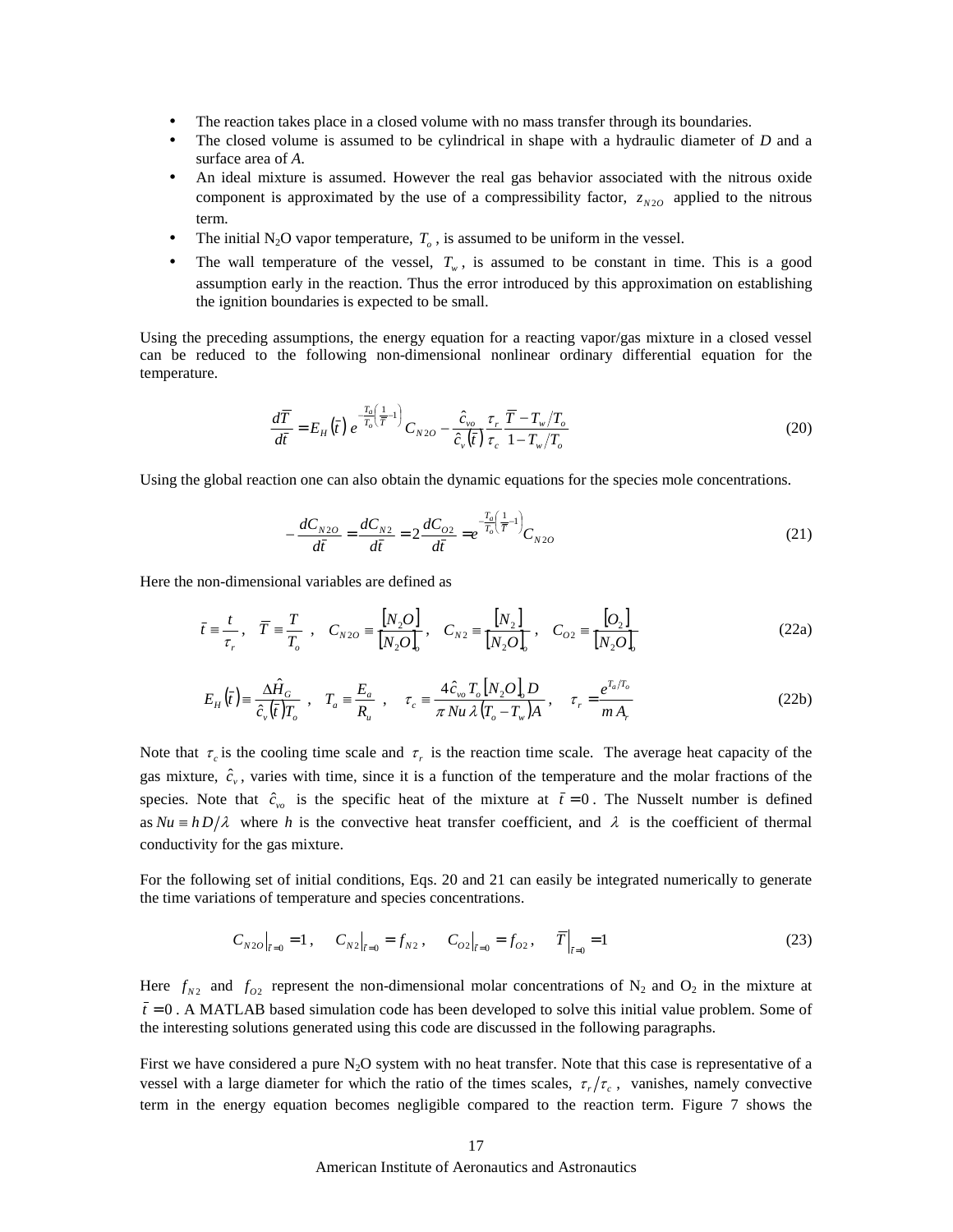temperature as a function of time for three different initial temperatures for this particular case. One of the most striking observations from this simulation result is the high sensitivity of the induction period to the initial temperature. Even with no heat loss, at temperatures less than 850 K, the induction periods are quite long ( $> 25$  sec). It is fair to state that the critical temperature at which the homogenous ignition of N<sub>2</sub>O vapor takes place within a reasonable time period (in the context of propulsion system applications) is around 850 K.

As clearly seen in Figure 7, in the induction period, the reactions are slow and the temperature slowly increases up to the overheating limit,  $T_M$ , which can be estimated using the large activation energy asymptotic approximation<sup>35</sup>.

$$
T_M \cong T_o + \frac{R_u T_o^2}{E_a} = T_o \left( 1 + \frac{T}{T_a} \right) \tag{24}
$$

Once the system temperature exceeds  $T_M$ , explosive behavior is observed. Note that  $T = T_M$  is an inflection point of the system.



**Figure 7:** Induction time as a function of initial temperature, no heat loss case.

In practice the total pressure is preferred as a system variable over the molar concentrations. The initial system pressure can be related to the initial molar density of nitrous oxide by the use of the equation of state.

$$
P_o = \frac{(z_{N2O} + f_o + f_N)R_uT_o}{V} [N_2O]_o
$$
\n(25)

Here  $z_{N20}$  is the compressibility of nitrous oxide vapor at the initial pressure (which can be evaluated at a given pressure and temperature using an equation of state such as Peng-Robinson<sup>36</sup>) and temperature. An ideal mixture is assumed and no compressibility correction has been included for molecular oxygen or molecular nitrogen.

It is useful to establish an explosion boundary that relates the vessel size to the initial temperature and initial pressure. Eq. 20 can be used for this purpose resulting in the following expression for the explosion boundary.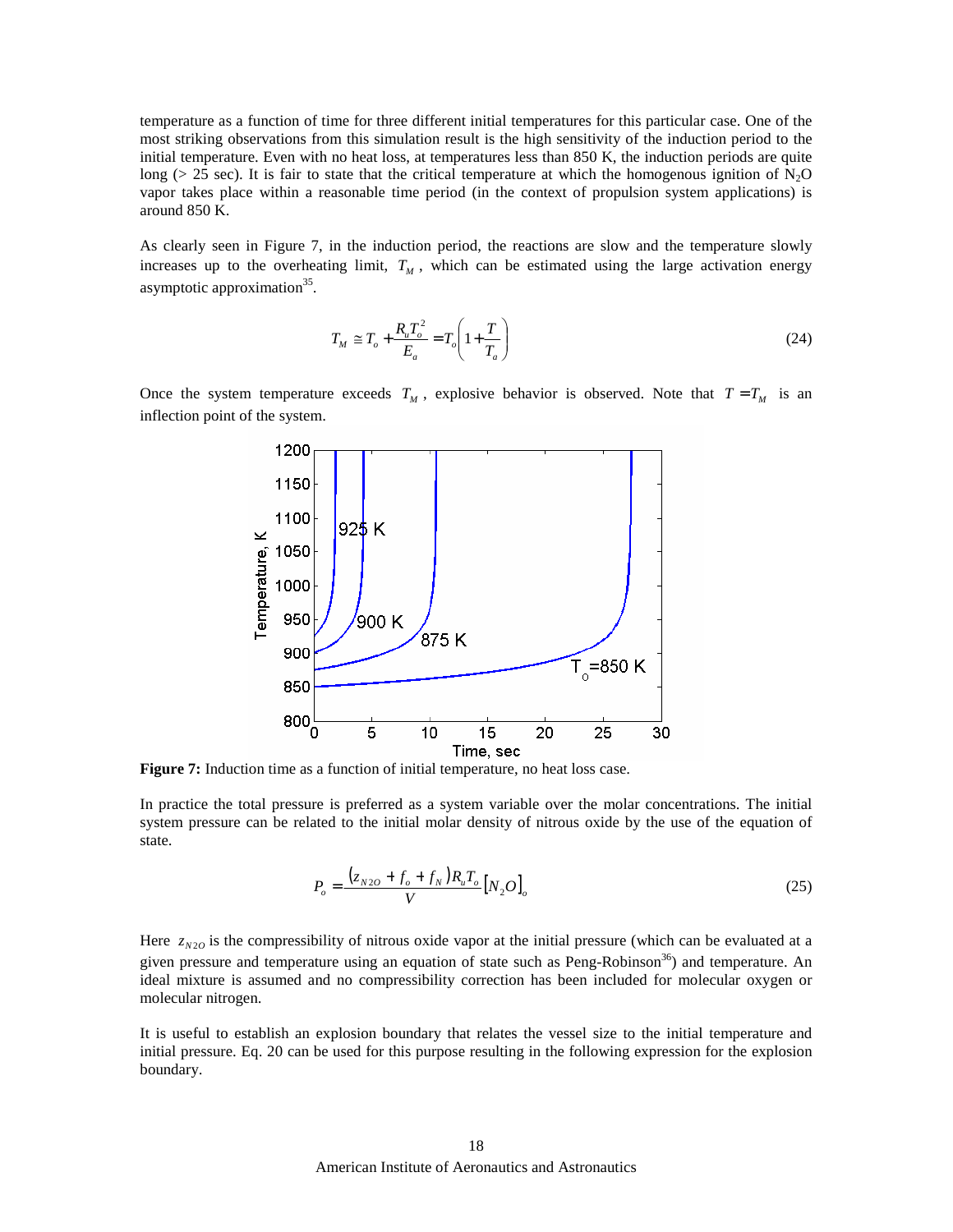$$
D^{2} = \frac{\left(z_{N2O} + f_{O2} + f_{N2}\right)Nu\,\lambda\,R_{u}\,T_{o}^{2}}{\Delta\hat{H}_{G}P_{o}m\,A_{r}e^{-T_{a}/T_{M}}}\frac{T_{o}}{T_{a}}
$$
\n(26)

Eq. 26 will be used to quantify the explosion boundaries on the *P-T* plane for a range of vessel diameters. For simplicity, the vessels are assumed to have large *L/D* and the initial composition is taken to be pure N2O. Following the recommendation of Ref. 37, a Nusselt number of 5.4 has been used in the calculations for this large *L/D* configuration.

Figure 8 shows the ignition boundaries for three diameters, 0.2 m, 1.0 m and 2.0 m. For the largest vessel, the ignition temperature is in the range of 670-700 K. Note that for temperatures close to the boundary value, the induction times are very long (infinite on the boundary). As discussed in the previous paragraphs, for temperatures less than 850 K, the induction periods are too long to be practical for most propulsion systems.



**Figure 9:** Ignition boundary for cylindrical vessels with varying diameters.



**Figure 9:** Effect of diluent concentration on the ignition boundary. Vessel diameter 2 m.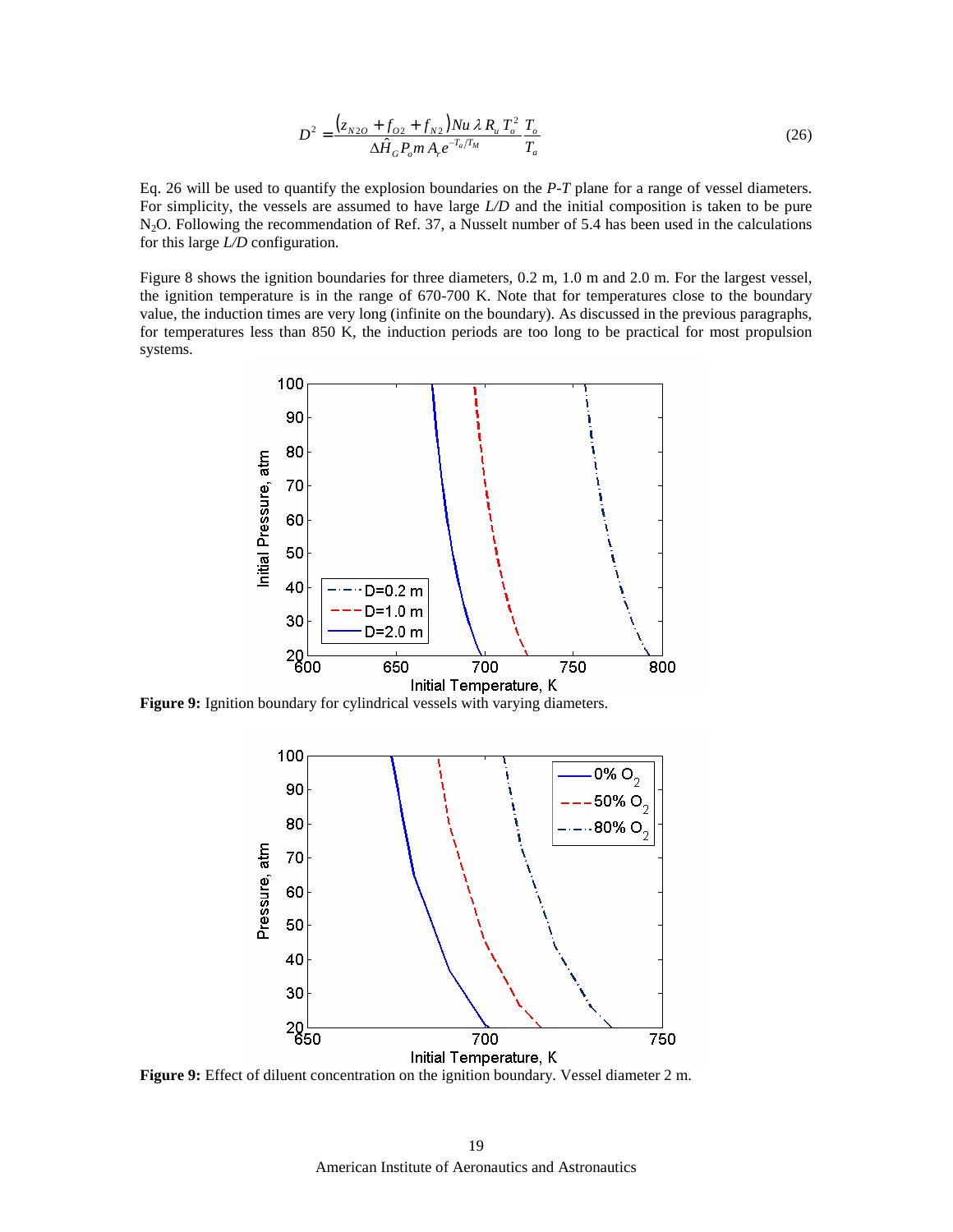Finally the effect of dilution on the explosion boundary has been demonstrated in Figure 9, which shows the explosion boundaries for a cylindrical vessel with a diameter of 2 m at three oxygen concentration levels, 0%, 50% and 80% by mass. The interesting observation is that the effect of diluents on the ignition boundary is relatively small, approximately a 30 K change for a jump from the 0% to the 80% level. As will be discussed in the following paragraphs, the situation is completely different for the local thermal ignition process.

## **B) Local Thermal Ignition**

Local thermal ignition is the most common ignition mode expected in rocket propulsion applications, since it only requires small quantities of highly localized thermal energy which is readily available in all practical systems. As will be discussed later in this paper, a local ignition would start a self sustained deflagration wave in the  $N<sub>2</sub>O$  vapor and the heat release and mole gains associated with this process result in an overpressurization of the pressure vessel. The violence of the explosion or the rate of increase in pressure depends on the speed of the deflagration wave. Thus one of the key steps in establishing the pressurization rate is to estimate the laminar flame speed,  $S_L$ , in the N<sub>2</sub>O vapor at a given pressure and temperature. This can be achieved by using the Zeldovich theory<sup>32</sup>. Specifically, for a first order reaction and a Lewis number of unity, the laminar flame speed can be approximated by the following algebraic equation.

$$
S_{L} = \left\{ \frac{2 \lambda_{f} C_{pf} A_{r}}{\rho_{o} \overline{C}_{p}^{2}} \frac{T_{o}}{T_{f}} \frac{n_{r}}{n_{p}} \left( \frac{R_{u} T_{f}^{2}}{E_{a}} \right)^{2} \frac{e^{-E_{a}/R_{u} T_{f}}}{\left(T_{f} - T_{o}\right)^{2}} \right\}^{1/2}
$$
(27)

Here  $T_f$  is the adiabatic flame temperature at constant pressure,  $n_r/n_p$  is the mole ratio of the reactant to products,  $\lambda_f$  is the coefficient of heat conduction of the decomposition products,  $C_{pf}$  is the specific heat of the products and the  $\overline{C}_p$  is the average specific heat across the flame thickness and  $\rho_o$  is the density of the unburned vapor (or vapor/gas mixture).

Using the simplified kinetics model developed in section VII, we have calculated the laminar flame speed for  $N_2O$  as a function of oxygen dilution at three pressure levels, 40, 50 and 60 atmospheres. Note that the simplified first order kinetic model is not valid for pressures below 40 atmospheres. As expected the laminar flame speeds, which are plotted in Figure 10, show a decreasing trend with increasing oxygen mass fraction primarily due to the reduction in the adiabatic flame temperature with dilution. The other interesting observation is that the flame speeds are fairly low, in the range of 10-15 cm/sec even for the undiluted  $N_2O$ . This is primarily due to two reasons 1) relatively low adiabatic flame temperatures (deficient reaction energy) and 2) inherently slow kinetics for the decomposition of  $N_2O$  as discussed in section VI. The predicted flame speed of 15 cm/sec at 40 atm is in good agreement with the measured flame speed with respect to the unburned gas in pure  $N_2O$  as reported in Ref. 4. Finally the figure indicates that the laminar flame speed decreases with increasing pressure. This is consistent with the first order kinetics and theoretically follows the  $S_L \propto P_o^{-1/2}$  scaling (for an ideal gas) as can be deduced from Eq. 27. The actual exponent is more negative than -1/2 primarily due to real gas effects. Note that the real gas effects have been partially captured in our calculations by incorporating a compressibility correction for  $N<sub>2</sub>O$  in the unburned mixture.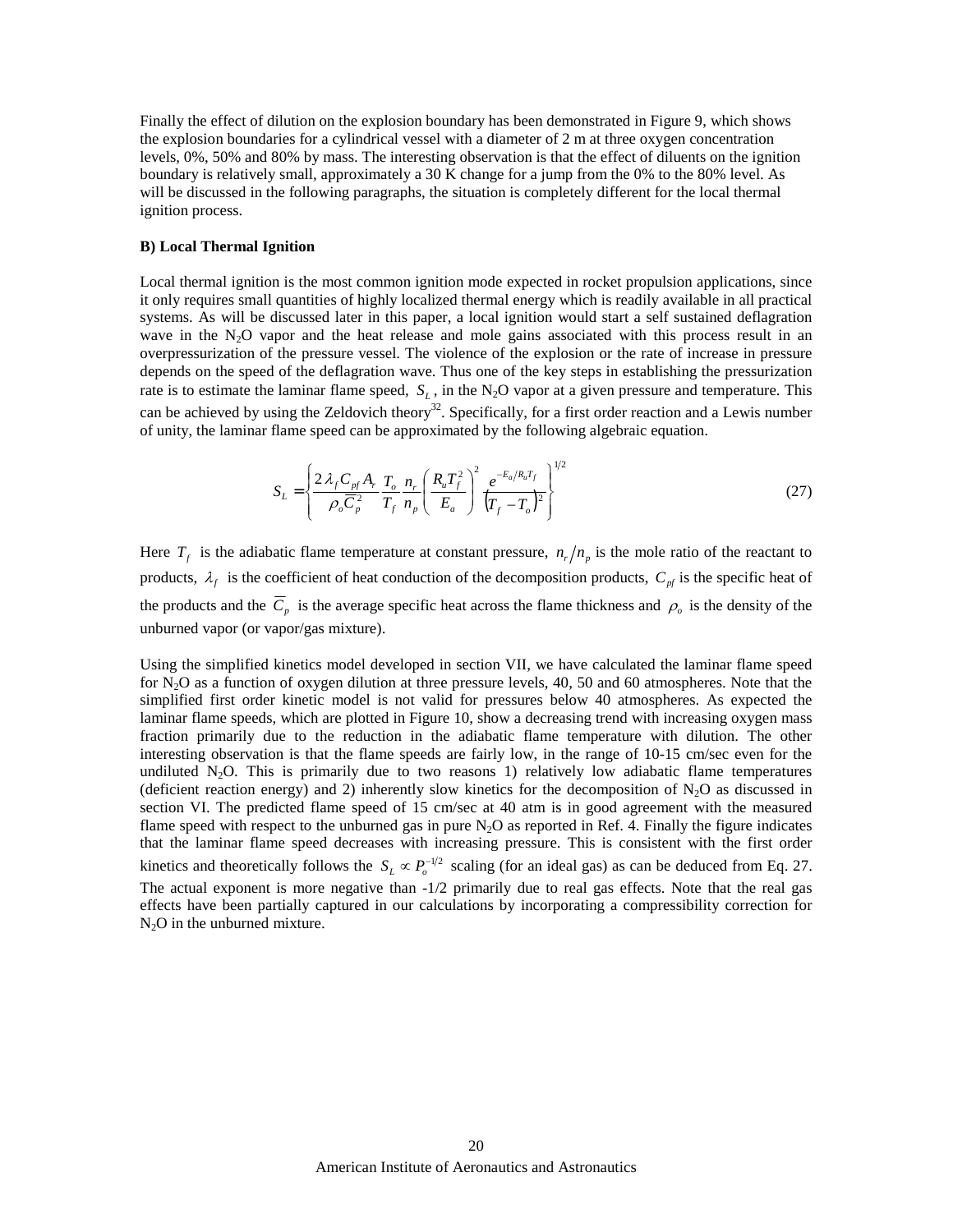

**Figure 10:** Laminar flame speed for  $N_2O/O_2$  mixtures at three pressure levels.

Figure 11 shows the quenching distance estimate for  $N<sub>2</sub>O/O<sub>2</sub>$  mixtures at 40, 50 and 60 atm for an initial temperature 300K. Note that the quenching distance for pure  $N_2O$  is around 0.7 cm and it increases with increasing level of dilution as expected.



**Figure 11:** Quenching distance for  $N_2O/O_2$  mixtures at 40, 50 and 60 atm.

Following the method outlined in Ref. 38, the minimum ignition energies for the  $N_2O/O_2$  mixtures have been estimated and plotted for three pressure levels in Figure 12. Note that this simplified calculation methodology for the ignition energy assumes that the thermal energy is instantaneously applied to a spherical kernel with a diameter equal to the quenching distance. Moreover no energy radiation is allowed by the shock waves generated by the sudden expansion in the ignition kernel. In reality the ignition energy is expected to be higher. For example if the heating is too slow the heat conduction into the surrounding medium will result in a loss and increase in the ignition energy. In the other extreme, if the application of the heat is too fast the shock waves will form and convect an appreciable part of the supplied energy to the surrounding medium. These are just two possibilities and in reality there are many other factors that influence the value of the ignition energy. The ignition is a rather complicated process which depends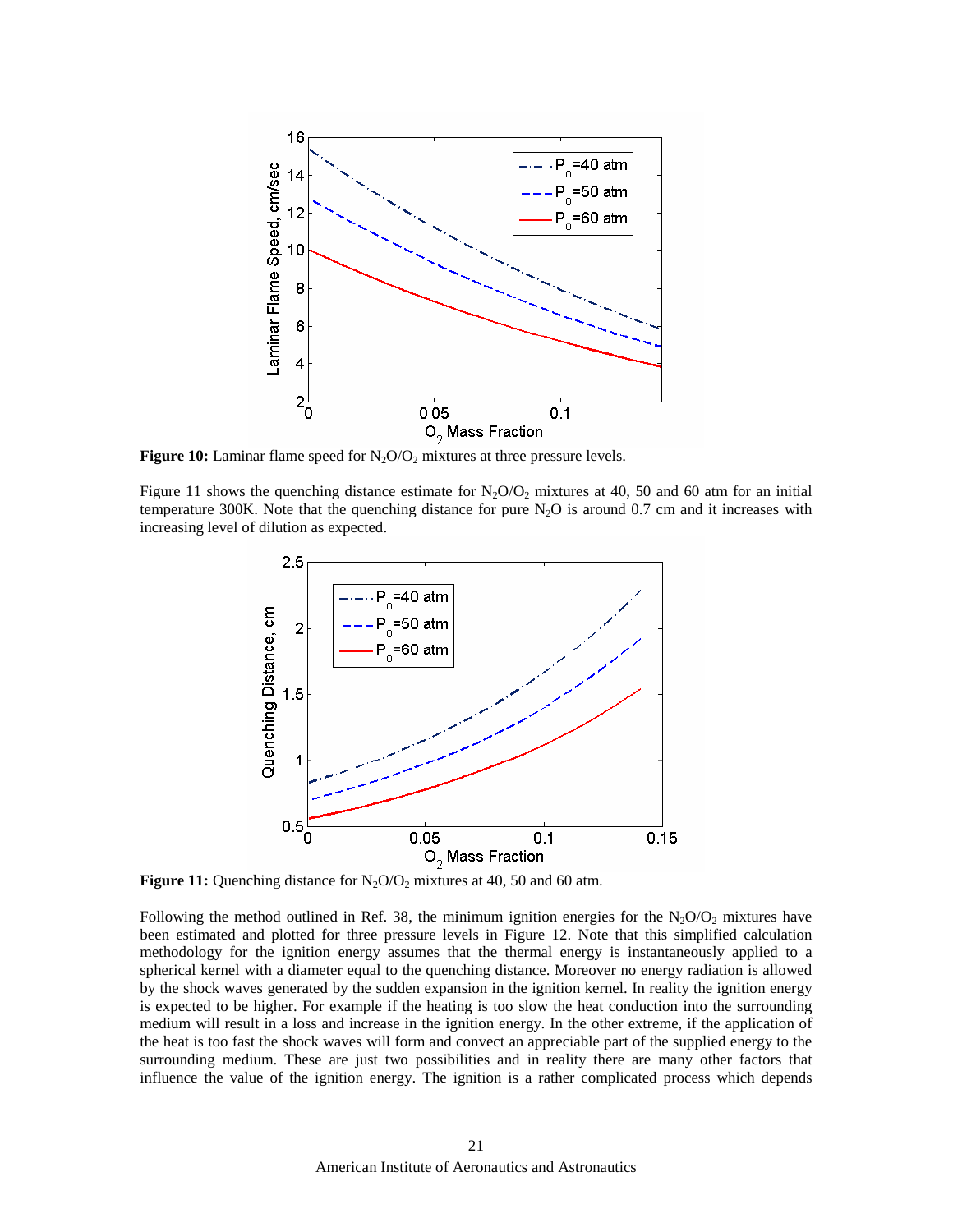heavily on the method (i.e. spark plug, hot plate/rod, hot jet). A detailed description and modeling of the ignition process, which is covered extensively in Ref. 38-40, is beyond the scope of this paper.

As shown in Figure 12, the minimum ignition energy for pure  $N<sub>2</sub>O$  is in the range of 400-500 mJ. Even though this energy is orders of magnitude higher than the ignition energy for the stoichiometric hydrocarbon/air mixtures, in a typical propulsion system, there exists a substantial number of potential sources of thermal energy at this level. The ignition energy for pure  $N_2O$  is measured and reported to be 140 mJ in Ref. 4. Even though the calculated and measured energies are the same order, they are appreciably different. This much difference is not surprising, since the calculations based on our simple model is a rough approximation and the energy measurements are reported in Ref. 4 to be a crude order of magnitude estimate.

Another practical observation from Figure 12 is that the influence of dilution on the ignition energy is significant. Namely, a 10% oxygen dilution results in an order of magnitude increase in the minimum ignition energy. Even though it is not shown in the figure, a 30% dilution with oxygen increases the minimum ignition energy to approximately 500 J, making this mixture virtually impossible to ignite. Finally system pressure has a small but finite influence on the minimum ignition energy, namely increasing pressure results in a reduction in the ignition energy. This trend is primarily driven by the reduction in the quenching distance with increasing pressure.



**Figure 12:** Minimum ignition energy for  $N_2O/O_2$  mixtures at three pressure levels.

Similar results are expected when  $N_2$  is used as the diluent. Helium would be a more effective diluent compared to  $O_2$  or  $N_2$ . This is due to the significant increase in the heat conduction coefficient with the introduction of light helium atoms into the mixture.

|  |  |  | <b>Table 6:</b> Comparison of N <sub>2</sub> O decomposition to stoichiometric CH <sub>4</sub> / O <sub>2</sub> and CH <sub>4</sub> / Air combustion. |  |  |
|--|--|--|-------------------------------------------------------------------------------------------------------------------------------------------------------|--|--|
|--|--|--|-------------------------------------------------------------------------------------------------------------------------------------------------------|--|--|

| Property                  | $N_2$ O Decomposition    | <b>CH<sub>4</sub>/ Air Combustion</b> | $CH4/O2$ Combustion |
|---------------------------|--------------------------|---------------------------------------|---------------------|
| <b>Reaction Order</b>     | First order $(P>40$ atm) | Close to second order                 |                     |
| <b>Reaction Mechanism</b> | Relatively simple        | Complex                               |                     |
| Laminar Flame Speed       | $12*$ cm/sec             | $35**$ cm/sec                         | $327**$ cm/sec      |
| <b>Quenching Distance</b> | $0.7*$ cm                | $0.2**$ cm                            | $0.035**$ cm        |
| Minimum Ignition Energy   | $450*$ mJ                | $0.45**$ mJ                           | $0.002**$ mJ        |
| Flame Pressure Scaling    | $S_I \propto P_o^{-0.5}$ | $S_L \propto P_o^{-0.1}$              |                     |

\* Evaluated at 50 atm and 300 K \*\* Evaluated at 1 atm and 300 K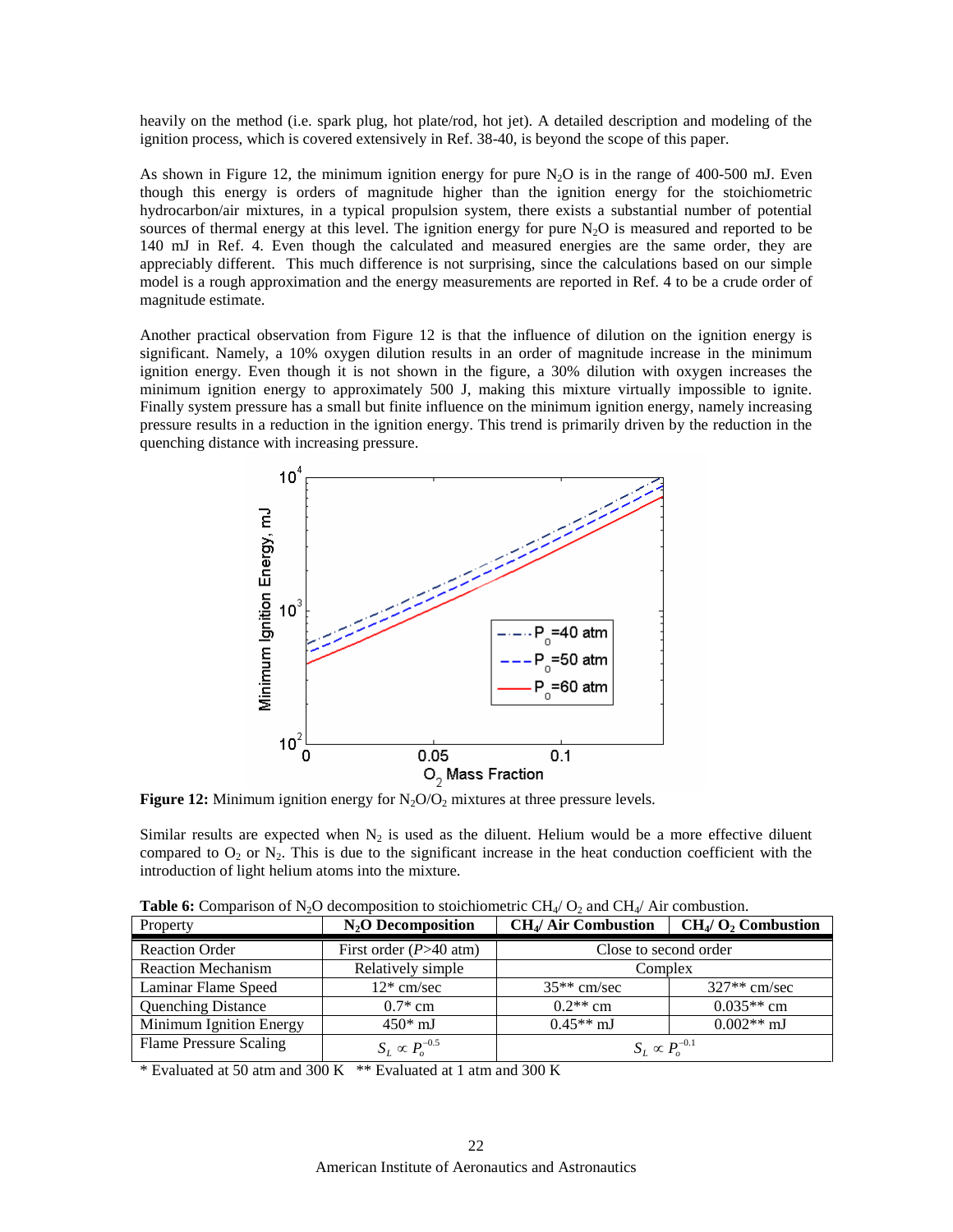Table 6 has been included in order to compare and contrast the properties of  $N_2O$  decomposition to the combustion of stoichiometric methane/oxygen and methane/air mixtures<sup>40</sup>. This table clearly demonstrates that  $N_2O$  is much more difficult to ignite and has a much slower deflagration wave speed and is much easier to quench. In short, it is fair to state that the  $N<sub>2</sub>O$  decomposition is not nearly as intense as the hydrocarbon/oxygen combustion process.

## **IX) Decomposition Induced Pressure Increase in a Closed Vessel**

An important mode of failure is the decomposition of the  $N_2O$  vapor in the oxidizer tank. Due to the large quantities of  $N_2O$  in the tank ullage, a decomposition process in the tank could potentially produce large explosions. Unfortunately at larger scales the situation gets worse since the surface to volume ratio reduces as the tank size grows. This is especially a problem for propulsion systems with closely coupled oxidizer tank and combustion chamber. For such systems, at the end of the liquid burn, the hot injector or back flow of hot gases could locally ignite the nitrous oxide vapor and start a deflagration wave that would freely propagate in the tank. The schematic of the flame propagation process in the oxidizer tank, which is the basis of our modeling approach, is illustrated in Figure 1. As shown in the figure we assume that the nitrous vapor in the tank is locally ignited at the injector end of the tank. Note that ignition at the forward end of the tank, which is less likely, would produce identical results.

Here we summarize the results of our model that is used to predict the pressure increase in a nitrous tank induced by the propagation of a deflagration wave (flame). The following are the assumptions implemented for this particular example case:

- No deflagration to detonation transition is allowed.
- No fast transient events have been included in the modeling.
- Ignition source is small enough such that the deflagration speed is close to the turbulent flame speed.
- The simplified first order kinetic model has been used.
- No heat transfer to the vessel walls.
- No liquid  $N<sub>2</sub>O$  exists in the tank
- Initial composition is pure  $N_2O$

Note that some of these assumptions are relaxed in the full version of the model. The simulated case has the following parameters.

- Initial temperature: 285 K
- Initial pressure: 42 atm (618 psi). Saturated vapor.
- Tank length: 2 m (78.7 inches)
- Tank *L/D*: 4

For this particular case the tank pressure and temperature are plotted as a function of time in Figures 13 and 14. The important data can be summarized as

- o Maximum pressure: 878 atm (12,900 psi)
- o Time to maximum pressure: 5.41 sec
- o Time to burst pressure 102 atm (1,500 psi): 2.0 sec
- o Maximum burned gas temperature: 3306 K
- o Minimum burned gas temperature: 1810 K
- o Maximum unburned gas temperature: 571.7 K

The temperature data for the burned gases as shown in Figure 13 indicates that, at the end of the decomposition process, the temperature distribution in the vessel is not uniform. In fact the ignition point has the hottest gases in the tank, since a burned gas element in this area of the tank gets compressed by the maximum possible pressure ratio. The unburned gases also get compressed. As shown in the figure, the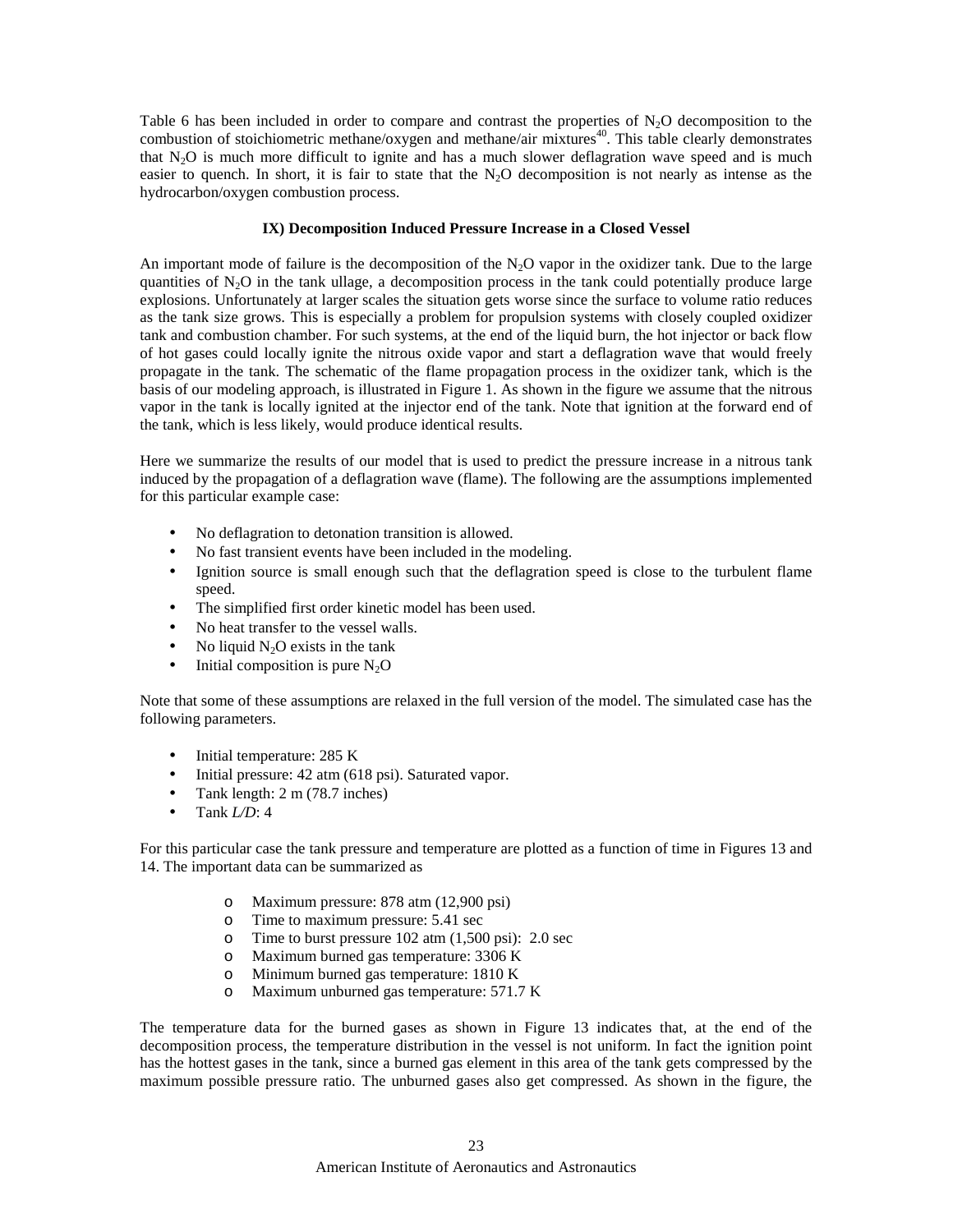extent of the temperature increase is somewhat limited (maximum unburned gas temperature less than 600 K), eliminating the possibility of secondary ignition (i.e. no knocking).



**Figure 13:** The pressure increase in the closed vessel as a function of time.

As a first approximation, the ideal final pressure,  $P_{\text{max}}$ , can be calculated using the following relationship

$$
\frac{P_{\text{max}}}{P_o} = \frac{T_{\text{face}}}{T_o} \frac{n_p}{n_r} \frac{1}{\left[1 + x_{N2O}(z_{N2O} - 1)\right]}
$$
(28)

Here  $T_{fave}$  is the average temperature in the tank at the end of the decomposition process,  $x_{N20}$  is the mole fraction of nitrous oxide at the start of the process. Since  $T_{fare}$  is a function of the compression ratio, an iterative process is needed to determine the maximum pressure.



**Figure 14:** Temperature variation for the burned and unburned gases in the tank.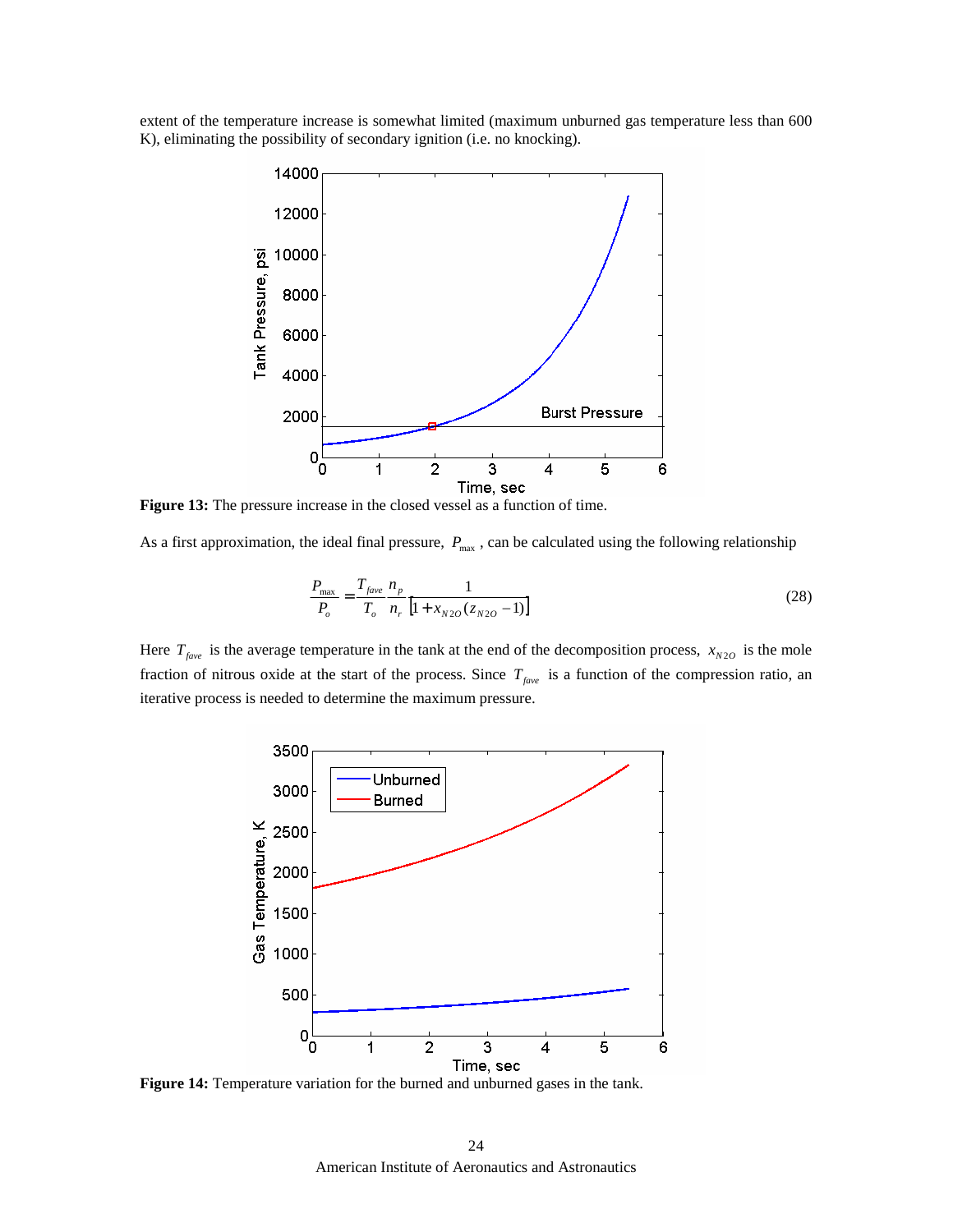Equation 28 has been used to estimate the ideal pressure ratio  $P_{\text{max}}/P_o$  as a function of oxygen mass fraction at three temperatures. The initial pressure is assumed to be the saturation value corresponding to the selected temperature. As shown in Figure 15, the ideal pressure ratio even at very high dilution levels is quite high, well above the safety factor of a flight vessel. This indicates that the real value of dilution is to reduce the ignitability of the mixture by increasing the minimum ignition energy, to increase the characteristic time for overpressurization by reducing the flame speed and finally to stretch the quenching distance. Note that the increase in the quenching distance and reduction in *dP/dt* elevates the relative importance of heat transfer which would lead to an actual pressure ratio smaller than the ideal value shown in Figure 15. As the initial temperature increases, the ideal pressure ratio also increases. This is a real gas effect and is driven by the compressibility of nitrous oxide.



**Figure 15:** Pressure ratio  $P_{\text{max}}/P_{\text{o}}$  as a function of initial oxygen mass fraction for three initial temperatures

#### **X) Conclusions and Safety Related Recommendations**

The following conclusions can be drawn from the findings of this paper:

- Nitrous oxide is a widely used material with very interesting physical, chemical and biological properties. The number of serious chemical accidents reported for  $N<sub>2</sub>O$  is quite limited considering the wide use of this material.
- The use of  $N_2O$  in propulsion applications presents unique hazards. This is mainly due to 1) the high temperature storage of  $N_2O$  in very large quantities (in run tanks and flight tanks), 2) large flow volume and high flow velocities and 3) the abundance of ignition sources in chemical propulsion systems. Thus the relative safety enjoyed in other applications should **not** be used as a guideline for safe operation.
- The relative safety of nitrous oxide compared to the other energetic propellants such as  $H_2O_2$  is due to its slow kinetics which is partly caused by the "abnormal" nature of the decomposition step of the reaction which is governed by a spin-forbidden process.
- Using the findings in the literature, a detailed kinetics model has been established. It is well known that at pressures higher than 40 atm, the reaction rate reduces to first order. At high pressures relevant to propulsion applications, a simplified one step first order kinetics model is recommended.
- Models for homogenous and local thermal ignition have been developed. Local thermal ignition has been identified as the more feasible ignition mode for propulsion systems. It has been shown that the diluents significantly increase the minimum ignition energy enhancing the safety of the system significantly.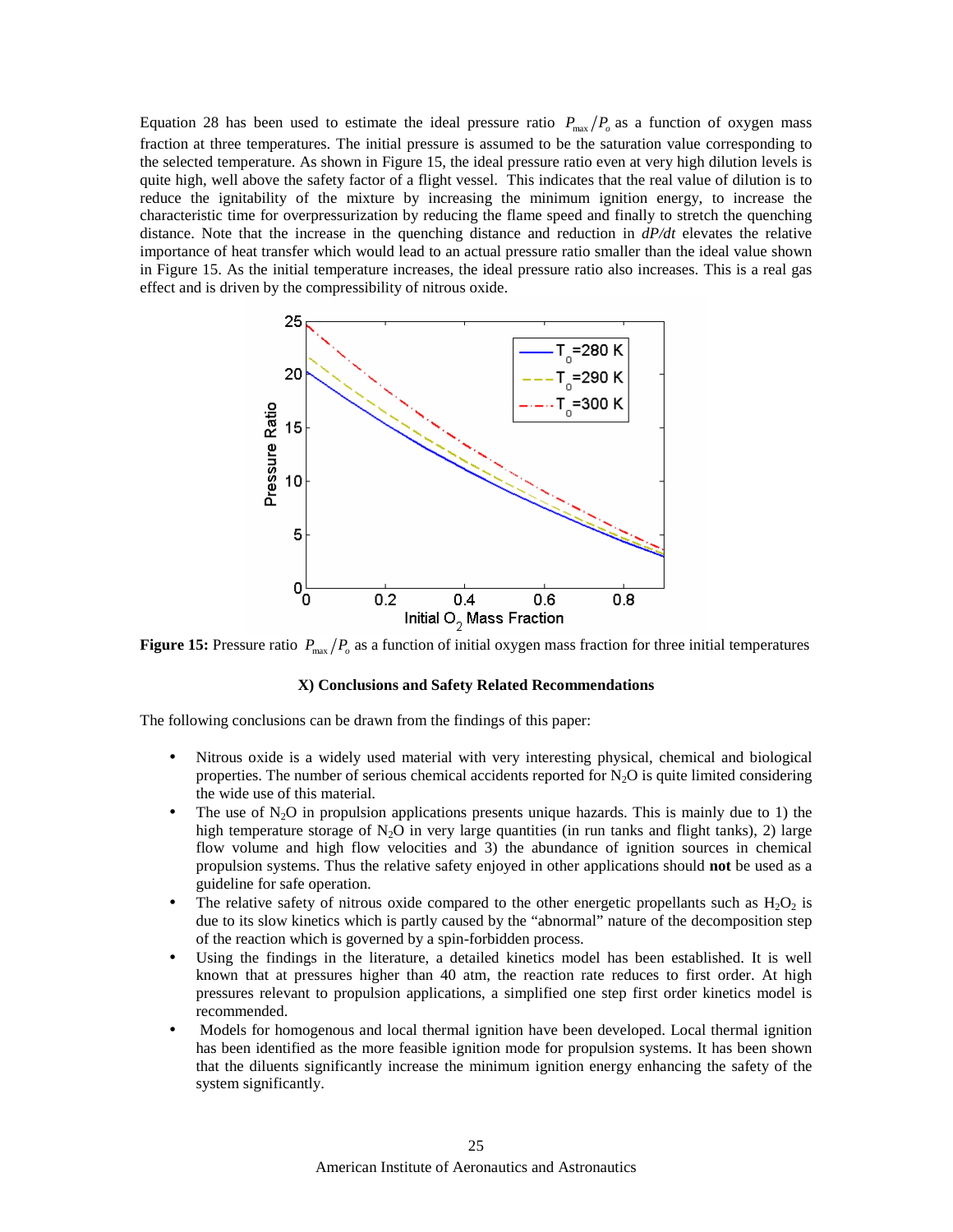• Local thermal ignition of the vapor in the tank ullage is arguably the greatest hazard that exists in an  $N<sub>2</sub>O$  based propulsion system. The deflagration wave induced overpressurization in the tank has been demonstrated using an imaginary example case. Propulsion systems that have closely coupled oxidizer tanks and combustion chambers are believed to be particularly vulnerable to this mode of catastrophic failure.

The following are the safety related recommendations for  $N<sub>2</sub>O$  based propulsion systems.

- Nitrous oxide is an energetic material and it must be respected! When  $N_2O$  is used in any risky testing or other operations, all personnel should be at a safe distance and/or in a protected area. A comprehensive hazard analysis is recommended, especially for large scale operations and testing.
- In manned systems, a properly designed pressure relief system must be installed on the flight tank. This system should be tested at full scale.
- The dilution of  $N_2O$  in the tank ullage by supercharging is highly recommended. Blow down  $N_2O$ systems, especially the ones that are allowed to burn in the vapor phase are inherently hazardous. Some of the possible diluents that can be used with  $N<sub>2</sub>O$  systems are helium, molecular nitrogen and molecular oxygen.
- For small scale motor testing, the oxidizer tanks should be run in the vertical configuration such that a liquid layer of  $N_2O$  always separates the vapor in the tank ullage from the combustion chamber.
- In order to prevent accumulation of  $N_2O$  in the combustion chamber, the  $N_2O$  flow should always lag the igniter action.
- One should follow strict oxygen cleaning procedures for  $N_2O$ . Note that very small concentrations of fuels in  $N_2O$  might change the entire decomposition dynamics, making most of the findings with uncontaminated N<sub>2</sub>O irrelevant<sup>41</sup>. Also note that the lean flammability limit for N<sub>2</sub>O is zero, resulting in high sensitivity at very low concentrations of fuel.
- Nitrous oxide is a reasonably effective solvent for a number of hydrocarbons including a lot of common polymers. Any polymeric or nonpolymeric materials that will be used in the  $N_2O$  system should be carefully tested for compatibility. This includes the valve seals, o-rings or gaskets.
- One should avoid using catalytic materials in  $N<sub>2</sub>O$  systems. A comprehensive list of catalytic materials for  $N_2O$  are given in Refs. 6 and 7.
- All past experience indicates that it is impossible to ignite and sustain a decomposition wave (detonation or deflagration) in liquid  $N_2O^{4 \text{ and } 31}$ . Note that fuel contamination in the liquid changes this situation, potentially resulting in very dangerous conditions.
- One must understand that it is almost impossible to eliminate all of the ignition sources in a practical system. A system should be designed to mitigate a potential decomposition event. The famous quote by Trevor Kletz is worth remembering in the design and operation of  $N_2O$  based propulsion systems<sup>41</sup>.

# "Ignition source is always free"

Despite its decomposition hazard, nitrous oxide is still a much safer material compared to the other monopropellants used in the industry including  $H_2O_2$ . In our opinion, if handled properly, nitrous oxide (or other  $N<sub>2</sub>O$  containing oxidizers) is one of the safest oxidizers used in chemical propulsion systems.

#### **XI) Acknowledgements**

This work was supported by SPG's IR&D funds.

## **XII) References**

1. Arves J. P., Jones S., Kline K., Smith, K. Slack T. and Bales, T. "Development of a N<sub>2</sub>O/HTPB Hybrid Rocket Motor", AIAA-1997-2803, 33rd AIAA/ASME/SAE/ASEE Joint Propulsion Conference, Seattle, WA, 6-9 July 1997.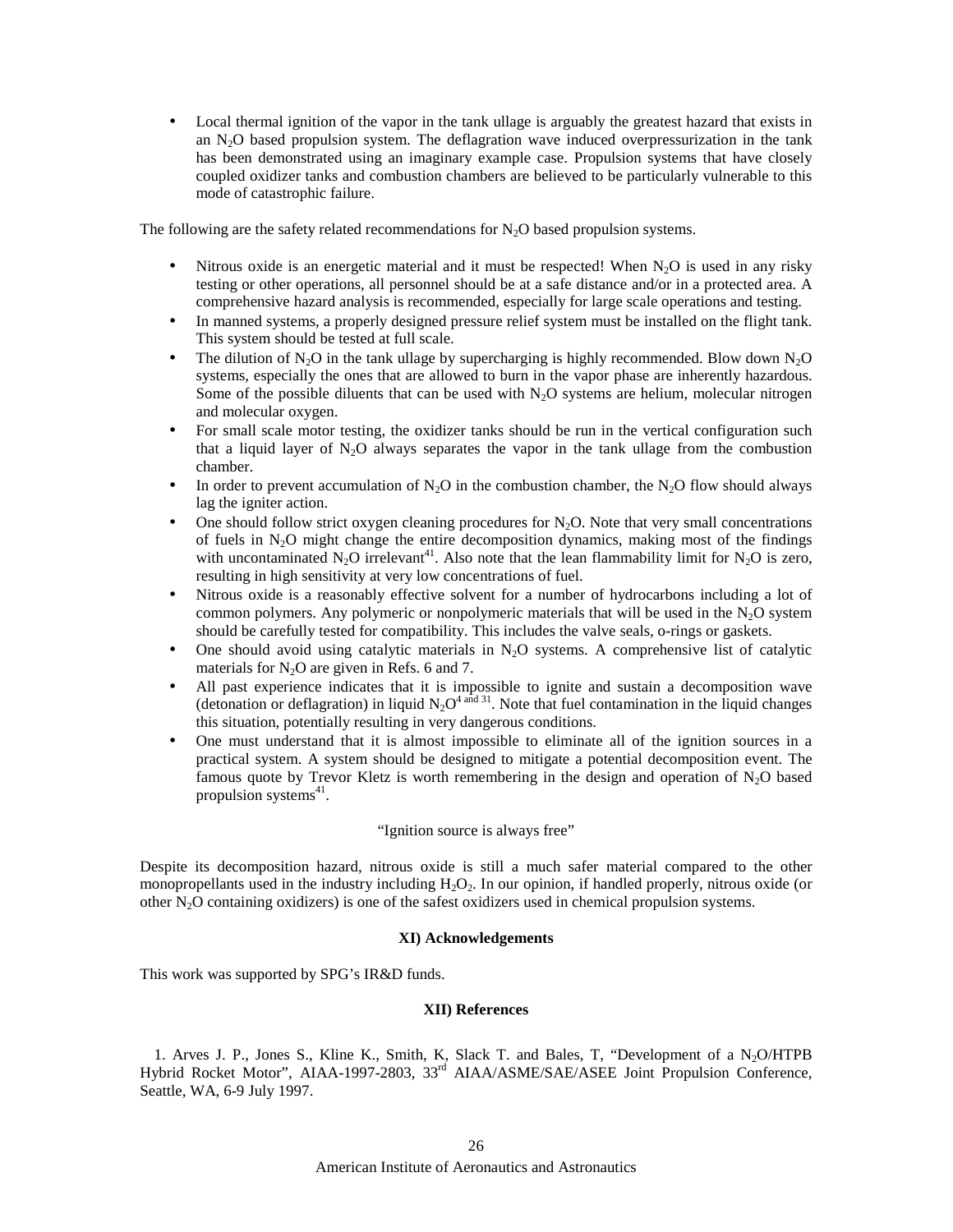2. Jonny Dyer, Eric Doran, Zach Dunn, Kevin Lohner*,* Cedric Bayard and Andy Sadhwani*,* Greg Zilliac, Brian Cantwell and Arif Karabeyoglu, "Design and Development of a 100 km Nitrous Oxide/Paraffin Hybrid Rocket Vehicle", AIAA 2007-5362, 43rd AIAA/ASME/SAE/ASEE Joint Propulsion Conference & Exhibit; Cincinnati, Ohio, 8-11 July 2007.

3. Krisjansons J. O., Bollinger L. E. and Edse R., "Explosion Limit Studies of Nitrous Oxide and Nitrous Oxide-Nitrogen Air Mixtures to 200 atm and 1800 R", ARL report No. 62-431, 1962.

4. Rhodes G. W., "Investigation of Decomposition Characteristics of Gaseous and Liquid Nitrous Oxide", AF report No. AD-784-802, 1974.

5. Bailar J. C. , Emeleus H. J., Nyholm R. and Trotman-Dickenson A. F., "Comprehensive Inorganic Chemistry", Vol. 2, Pergamon Press, pp. 316-323, 1973.

6. Geicko G, Boroweicki T, Gac W. and Kruk J, "Fe2O3/Al2O3 Catalyst for N<sub>2</sub>O Decomposition in the Nitric Acid Industry", *Catalysis Today*, 2008.

7. Kapteijn F., Rodriguez-Marisol J. and Moulin J. A., "Heterogeneous Catalytic Decomposition of Nitrous Oxide", *Applied Catalysis B: Environmental,* No. 9, pp. 25-64, 1996.

8. Hathaway GJ, Proctor NH, Hughes JP, and Fischman ML "Proctor and Hughes' chemical hazards of the workplace", 3rd ed. New York, NY: Van Nostrand Reinhold, 1991.

9.Rust, "Unfalle Beim Chemischen Arbeiten", 1948

10. Editorial Feature Reading Times (PA)  $14<sup>th</sup>$  May 1987.

11. Seiver R. E. and Hansen B., Chem. Eng. News, 1991, 69(29), 2.

12. Munke K., "Nitrous Oxide Trailer Rupture, July 2, 2001" Presentation, Linde Gas AG.

13. "Intestinal Explosion After Opening Caecostomy with Diathermy", *Brit. Med. J.,* pp. 1594-1595, 1965.

14. Pauling L., "The Electronic Structure of the Normal Nitrous Oxide Molecule", *Chemistry*, Vol. 18, pp.498-499, 1932.

15. Stearn A. E. and Eyring H., "Nonadiabatic Reaction. Decomposition of N2O", *J. Chem. Phys*, Vol. 3, pp. 778-785, 1935.

16. Nakamura H. and Kato S, "Theoretical Study on the Spin-Forbidden Predisassociation Reaction of N2O: *Ab Initio* Potential Energy Surface and Quantum Dynamics Calculations", *J. Chem. Phys*., Vol. 110 (20), pp. 9937-9947, 1999.

17. Marks A. J. and Thompson D. L., "A Trajectory Surface-Hopping Study of Mode Specifity in the Predissociation of N2O", *J. Chem. Phys*., Vol. 95 (11), pp. 8056-8064, 1991.

18. Zahr G. E., Preston R. K. and Miller W. H., "Theoretical Treatment of Quenching in  $O(^1D) + N_2$ Collisions", *J. Chem. Phys*., Vol. 62 (3), pp. 1127-1135, 1975.

19. Chang A. H. H. and Yarkony D. R., "On the Electronic Structure of Spin-Forbidden Processes in N2O", *J. Chem. Phys*., Vol. 99 (9), pp. 6824-6831, 1993.

20. Hinshelwood C. N. and Burk R. E., "The Homogenous Thermal Decomposition of Nitrous Oxide", *Proceeding of the Royal Society of London. Series A*, Vol. 106,No. 737, pp. 284-291, 1924.

21. Hunter E., "The Thermal Decomposition of Nitrous Oxide at Pressures up to Forty Atmospheres", *Proceeding of the Royal Society of London. Series A*, Vol. 144, No. 852, pp. 386-412, 1934.

22. Lewis R. M. and Hinshelwood C. N., "The Thermal Decomposition of Nitrous Oxide", *Proceeding of the Royal Society of London. Series A*, Vol. 168, pp. 441-454, 1938.

23 . Lindars F. J. and Hinshelwood, C, "The Thermal Decomposition of Nitrous Oxide I: Secondary Catalytic Surface Effects", *Proceeding of the Royal Society of London. Series A*, Vol. 231, No. 1185, pp. 162-178, 1955.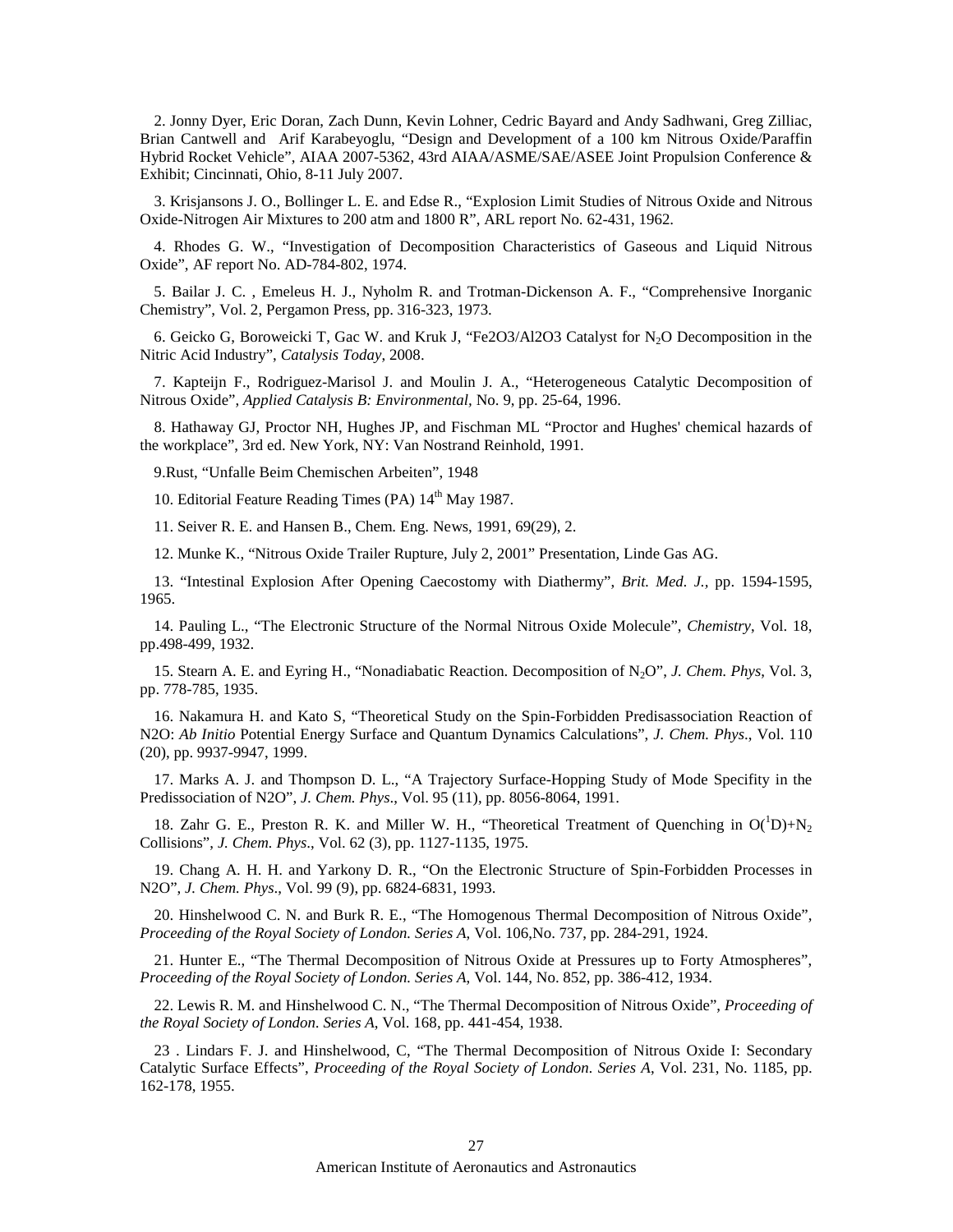24. Lindars F. J. and Hinshelwood, C, "The Thermal Decomposition of Nitrous Oxide II: Influence of Added Gases and a Theory of Kinetic Mechanism", *Proceeding of the Royal Society of London. Series A*, Vol. 231, No. 1185, pp. 178-197, 1955.

25. Kaufman F., Gerri N. J. and Bowman R. E., "Role of Nitric Oxide in the Thermal Decomposition of Nitrous Oxide", *Journal of Chemical Physics*, Vol. 25, No. 1, pp. 106-115520, 1956.

26. Fishburne E. S. and Edse R., "Reaction between Atomic Oxygen and Nitrous Oxide", Journal of Chemical Physics, Vol. 44, No. 2, pp. 515-520, 1966.

27. Monat J. P., Hanson R. K. and Kruger C. H., "Kinetics of Nitrous Oxide Decomposition", *Combustion Science and Technology*, Vol. 16, pp. 21-28, 1977.

28. Glarborg P., Johnson J. E. and Dam-Johansen, K., "Kinetics of Homogeneous Nitrous Oxide Decomposition", *Combustion and Flame*, Vol. 99, pp. 523-532, 1994.

29. Baulch D. L., Drysdale, D. D. and Horne D. G., "Evaluated Kinetic Data for High Temperature Reactions", Volume 2 Homogenous gas phase reactions of the  $H_2-N_2-O_2$  system. London Butterworks.

30. Volmer M. and Kummerow H., *Z. Physik. Chem*., B10, 414, 1930.

31. Laidler K. J., "Chemical Kinetics", McGraw Hill, Second Edition, 1965.

32. Glassman I., "Combustion", Academic Press, Third Edition, 1996.

33. Croiset E., Rice S. F. and Hanush R. G., "Hydrogen Peroxide Decomposition in Supercritical Water", *AIChE Journal*, Vol 43 No 9, pp. 2343-2352, 1997.

34. Ribovich J, Murphy J and Watson R, "Detonation Studies with Nitric Oxide, Nitrous Oxide, Nitrogen Tetroxide Carbon Monoxide and Ethylene", *Journal of Hazardous Materials*, Vol. 1, pp. 275-287, 1975/77

35. Borghi R. and Destriau M, "Combustion and Flames Chemical and Physical Principles", Editions Technip, 1998.

36. D. Peng and D. Robinson. A new two-constant equation of state. *Ind. Eng. Chem.*, 15(1):59–64, 1976.

37. Bonnefois J and Destriau M, "Decomposition Explosive de L'Oxyde Azoteux Modifications Des Transfers de Chaleur", *Bulletin De La Societe Chimique De France*, No. 6, pp. 2113-2117, 1970.

38. Kurdyumov V., Blasco J., Sanchez A. L. and Linan A., "On the Calculation of the Minimum Ignition Energy", *Combustion and Flame*, No 136, pp. 394-397, 2004.

39. Frendi A and Sibulkin M, "Dependence of Minimum Ignition Energy in Ignition Parameters", *Combustion Science and Technology*, Vol. 73, pp. 395-413, 1990.

40. Lewis B. and Von Elbe G., "Combustion Flames and Explosions of Gases", Third Edition, Academic Press, NY, 1987.

41. Willey, R. J., Hu S. and Moses J. M., "Reactivity Investigation of Mixtures of Propane and Nitrous Oxide", *Process Safety Progress*, Vol. 24, No 4, pp. 303-309, 2005.

42. R. Span and W. Wagner. Equations of state for technical applications. i. simultaneously optimized functional forms for non-polar and polar fluids. *International Journal of Thermophysics*, 24(1):1–39, January 2003.

#### **Appendix - Physical Properties of Nitrous Oxide**

Due to the proximity of its critical temperature with the locus of typical application temperatures, it behaves very non-ideally in both the gas and liquid phases at standard temperatures (where the reduced temperature,  $T_r = T/T_c$ ,  $> 0.95$ ). The strong non-ideality makes modeling and measurement more complex and demands the use of good thermo-physical property models. Figure A-1 depicts the *T-s* cross section of the property space for nitrous oxide.